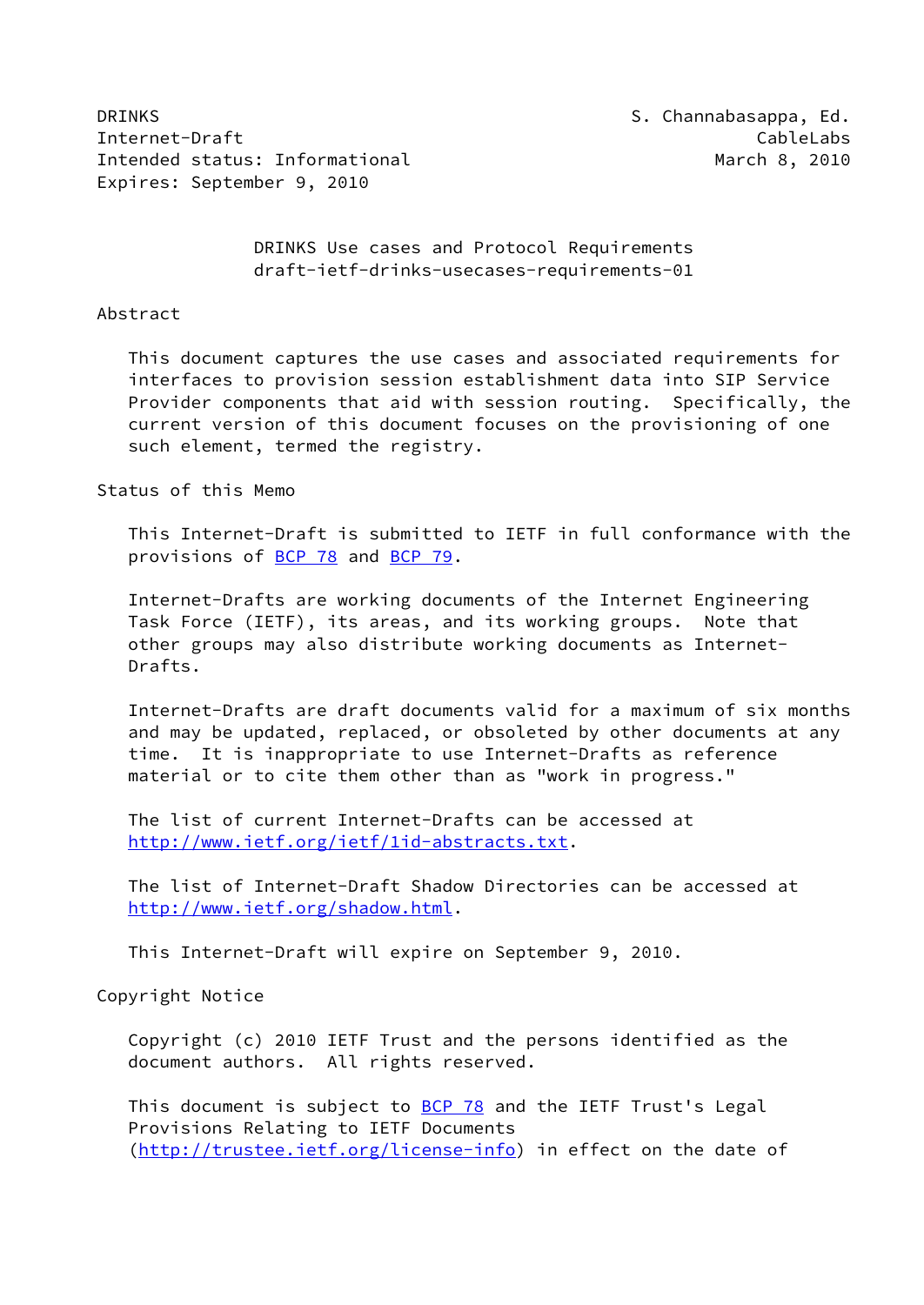| Internet-Draft | ietf-drinks-usecases-regs | March 2010 |
|----------------|---------------------------|------------|
|----------------|---------------------------|------------|

 publication of this document. Please review these documents carefully, as they describe your rights and restrictions with respect to this document. Code Components extracted from this document must include Simplified BSD License text as described in Section 4.e of the Trust Legal Provisions and are provided without warranty as described in the BSD License.

## Table of Contents

| $\underline{3.1}$ . Registry Provisioning 10                 |  |  |
|--------------------------------------------------------------|--|--|
|                                                              |  |  |
|                                                              |  |  |
| $3.2$ . Distribution of data into local data repositories 18 |  |  |
| 4. Security Considerations 19                                |  |  |
| 5.                                                           |  |  |
| 6.                                                           |  |  |
|                                                              |  |  |
| 7.1. Normative References 22                                 |  |  |
| 7.2. Informative References 22                               |  |  |
|                                                              |  |  |
|                                                              |  |  |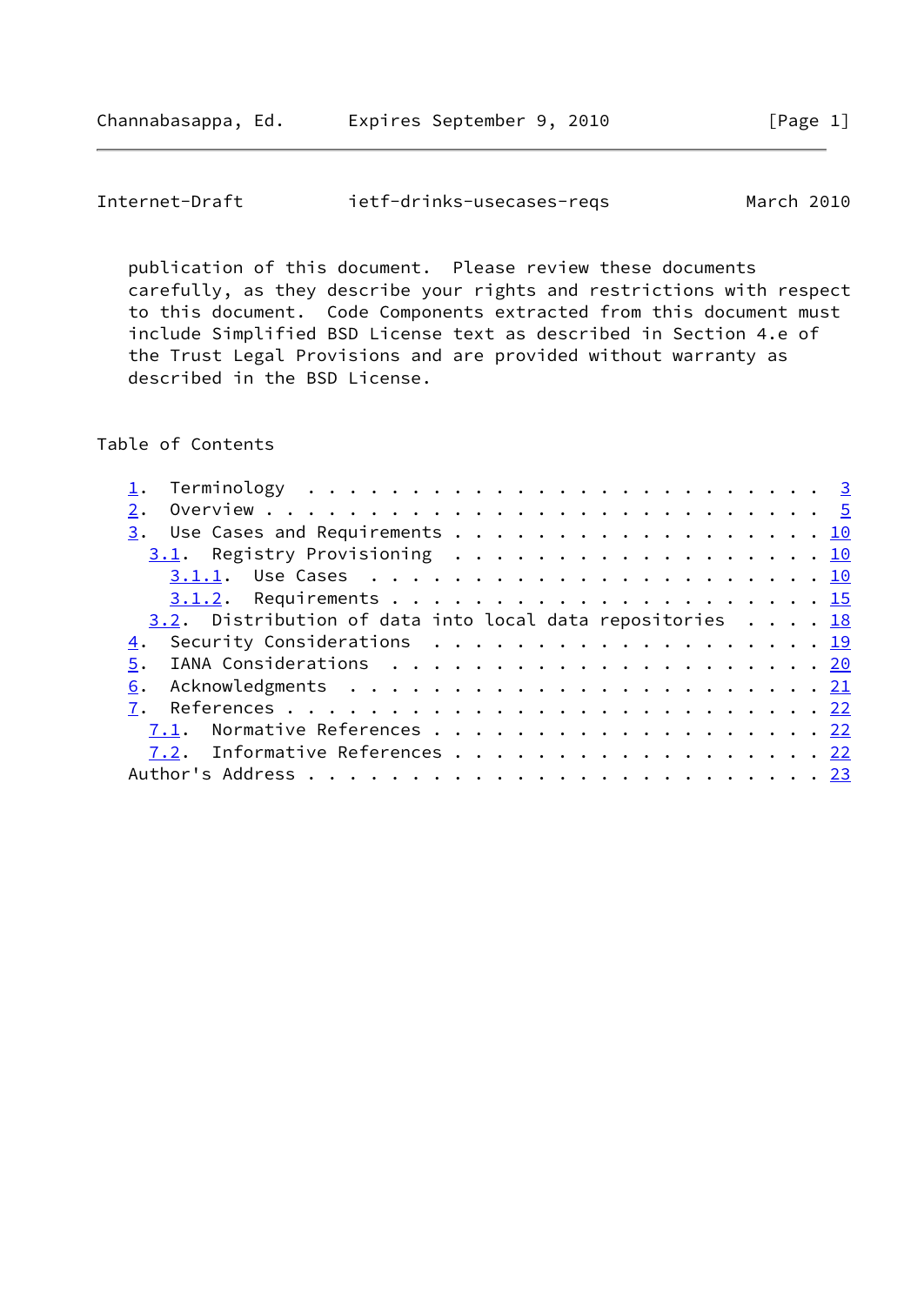|  | Channabasappa, Ed. |  |  | Expires September 9, 2010 |  |  |
|--|--------------------|--|--|---------------------------|--|--|
|--|--------------------|--|--|---------------------------|--|--|

## $[Page 2]$

<span id="page-2-1"></span>Internet-Draft ietf-drinks-usecases-reqs March 2010

#### <span id="page-2-0"></span>[1](#page-2-0). Terminology

 The key words "MUST", "MUST NOT", "REQUIRED", "SHALL", "SHALL NOT", "SHOULD", "SHOULD NOT", "RECOMMENDED", "MAY", and "OPTIONAL" in this document are to be interpreted as described in [\[RFC2119](https://datatracker.ietf.org/doc/pdf/rfc2119)].

This document reuses terms from [\[RFC3261](https://datatracker.ietf.org/doc/pdf/rfc3261)] (e.g., SIP) and [[RFC5486](https://datatracker.ietf.org/doc/pdf/rfc5486)] (e.g., LUF, LRF). In addition, this document specifies the following additional terms.

 Registry: The authoritative source for provisioned session establishment data (SED) and related information.

 Local Data Repository: The data store component of an addressing server that provides resolution responses.

 Destination Group: A set of public identities that are grouped together to facilitate session setup and routing.

 Public Identity: A generic term that refers to a telephone number (TN), an email address, or other identity as deemed appropriate, such as a globally routable URI of a user address (e.g., mailto:john.doe@example.net).

Routing Group: a grouping of SED records.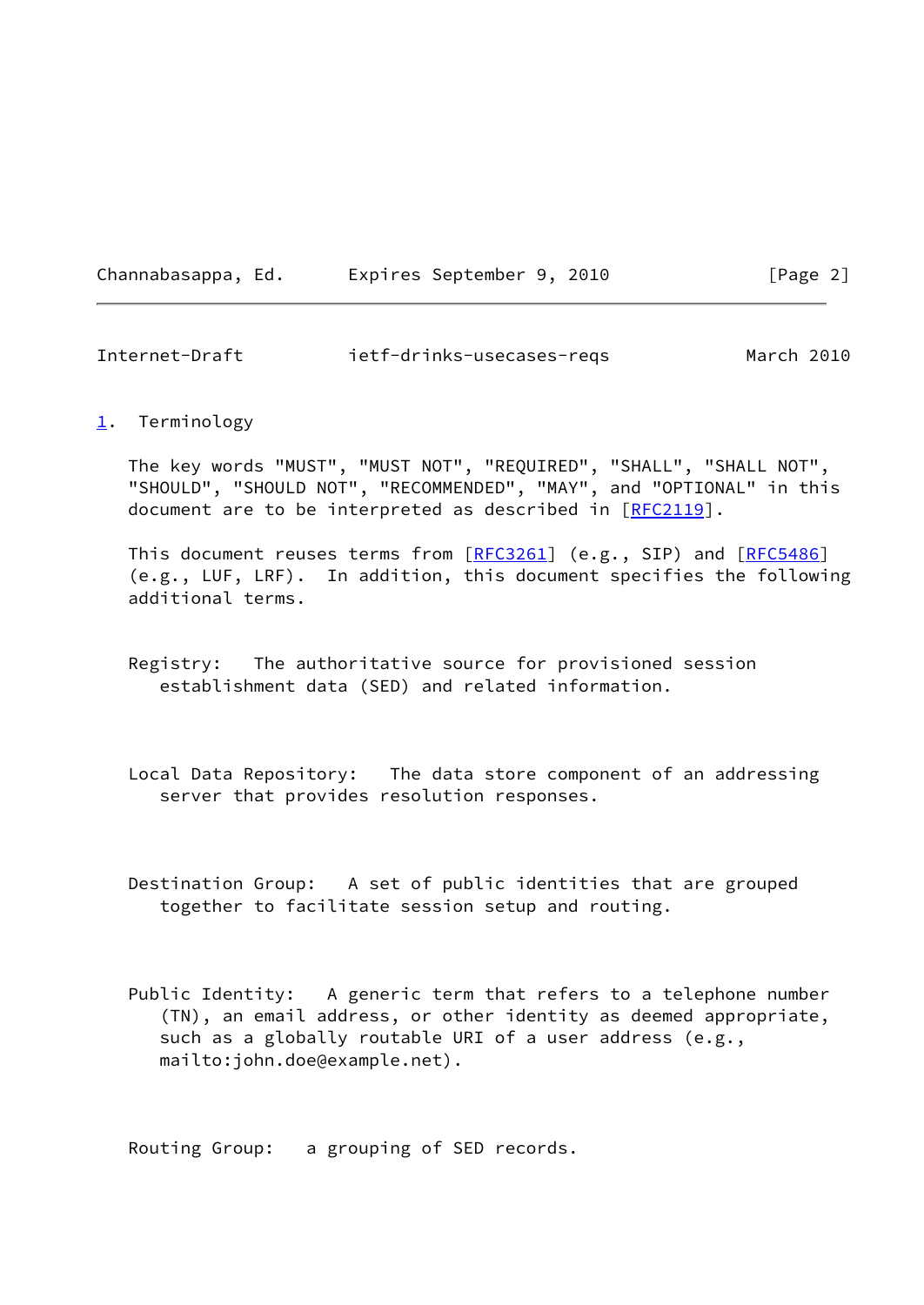SED Record: A SED Record contains much of the session establishment data or a 'redirect' to another registry where the session establishment data can be discovered. SED Records types supported are NAPTRs, CNAME, DNAME, and NS Records.

| Channabasappa, Ed. |  |  | Expires September 9, 2010 |  |  | [Page 3] |  |  |
|--------------------|--|--|---------------------------|--|--|----------|--|--|
|--------------------|--|--|---------------------------|--|--|----------|--|--|

Internet-Draft ietf-drinks-usecases-reqs March 2010

- Data Recipient: SP or SSP that receives or consumes SED and related information.
- Data Recipient Group: A group of Data Recipients that receive the same set (or subset) of SED and related information.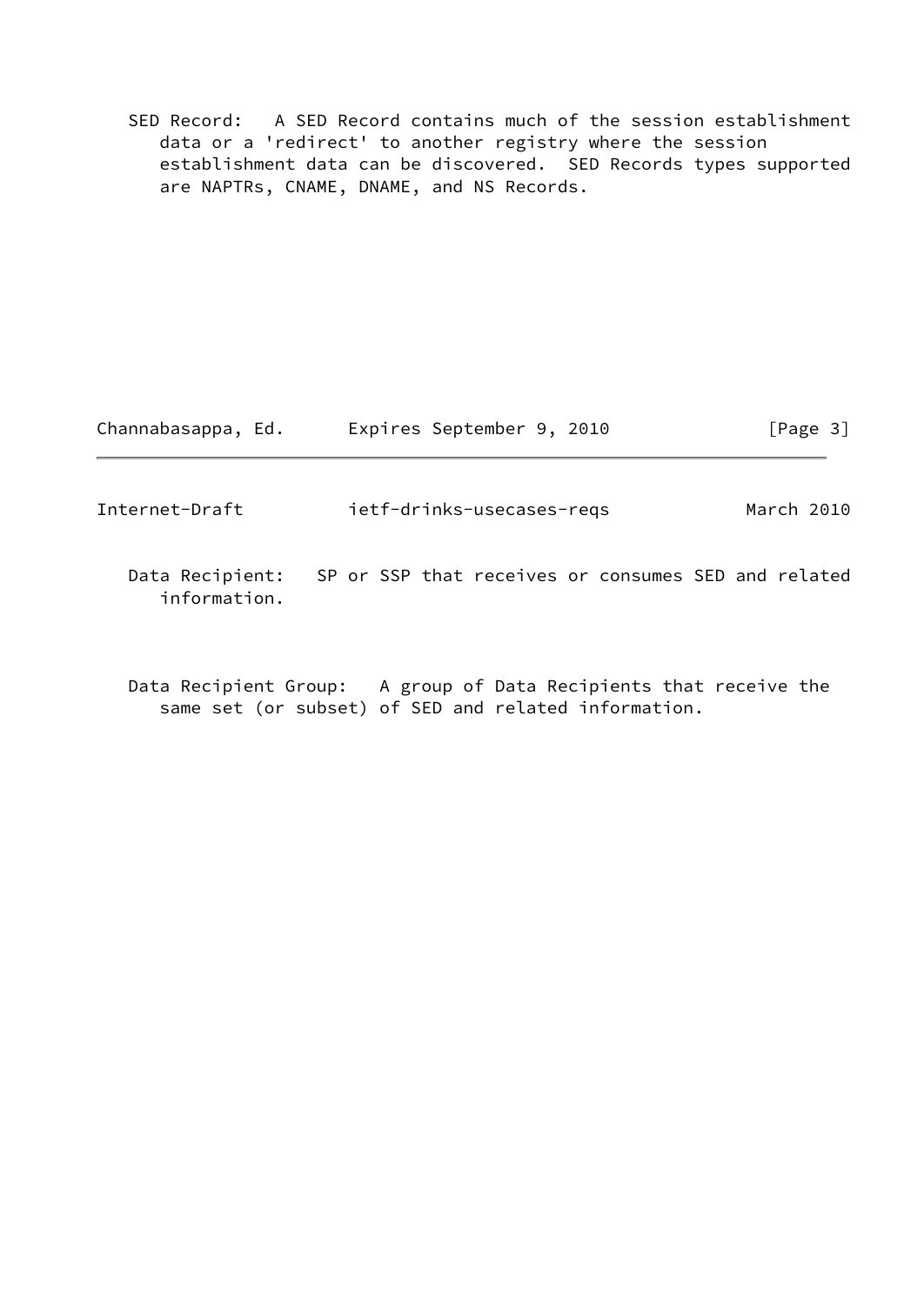| Channabasappa, Ed. |  |  | Expires September 9, 2010 |  |  |  | [Page 4] |  |
|--------------------|--|--|---------------------------|--|--|--|----------|--|
|--------------------|--|--|---------------------------|--|--|--|----------|--|

<span id="page-4-1"></span>

| Internet-Draft | ietf-drinks-usecases-regs | March 2010 |
|----------------|---------------------------|------------|

<span id="page-4-0"></span>[2](#page-4-0). Overview

 The SPEERMINT WG specifies Session Establishment Data, or SED, as the data used to route a call to the next hop associated with the called domain's ingress point. More specifically, the SED is the set of parameters that the outgoing signalling path border elements (SBEs) need to complete the call. See [\[RFC5486](https://datatracker.ietf.org/doc/pdf/rfc5486)] for more details.

 The specification of the format and protocols to configure SED is a task taken up by the DRINKS WG. The use cases and requirements that have been proposed in this regard are compiled in this document.

 SED is typically created by the terminating SSP and consumed by the originating SSP. For scalability reasons SED is rarely exchanged directly between the intended parties. Instead, it is exchanged via intermediate systems - termed Registries within this document. Such registries receive SED via provisioning transactions from other SSPs, and then distribute the received data into Local Data Repositories. These local data repositories are used for call routing by outgoing SBEs. This is depicted in Figure 1.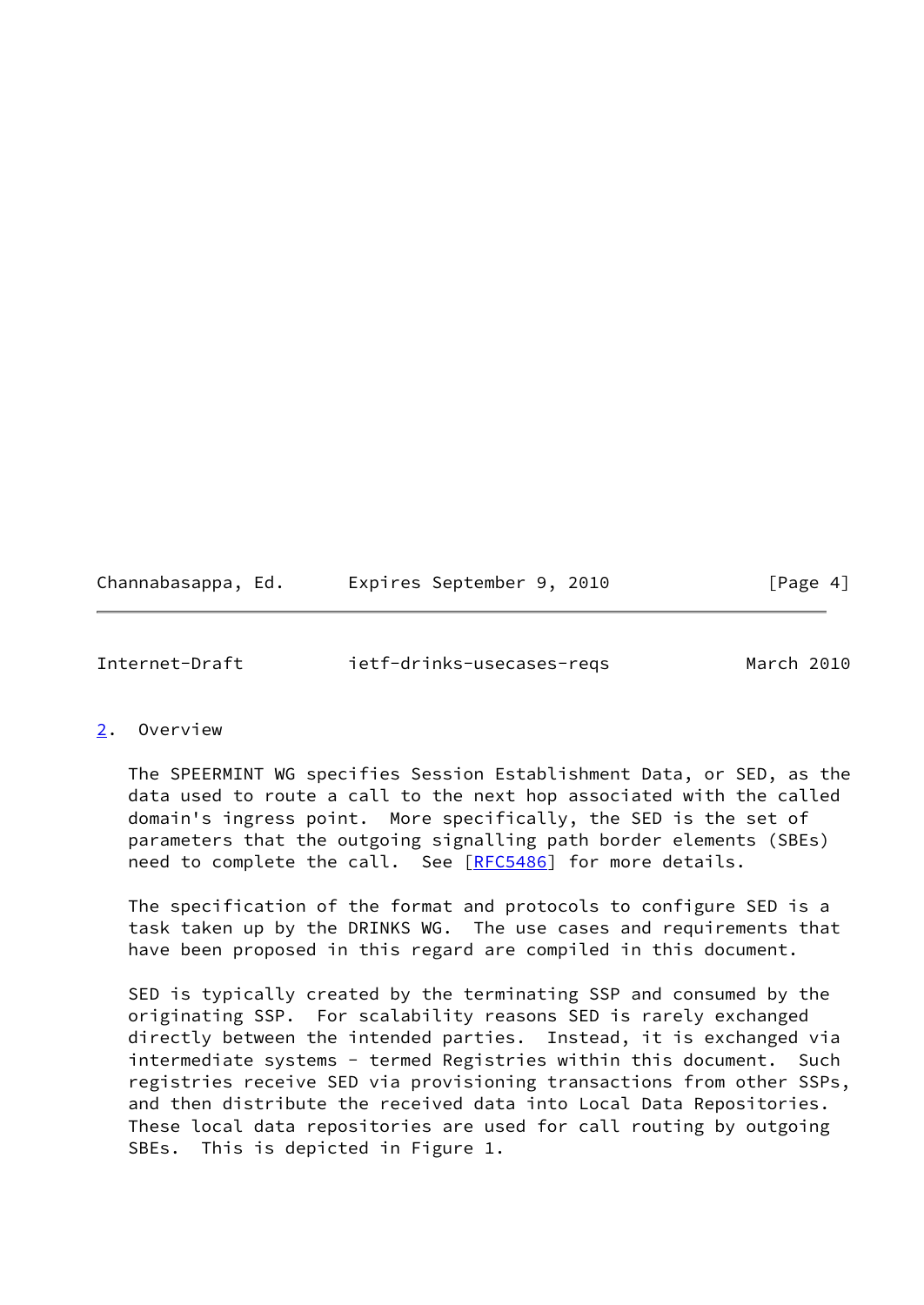

Figure 1: General Diagram

| Channabasappa, Ed. | Expires September 9, 2010 | [Page $5$ ] |
|--------------------|---------------------------|-------------|
| Internet-Draft     | ietf-drinks-usecases-regs | March 2010  |

 In this version of the document, we primarily address the use cases and requirements for provisioning registries. Future revisions may include data distribution. The resulting provisioning protocol can be used to provision data into a registry, or between registries. This is depicted in Figure 2.

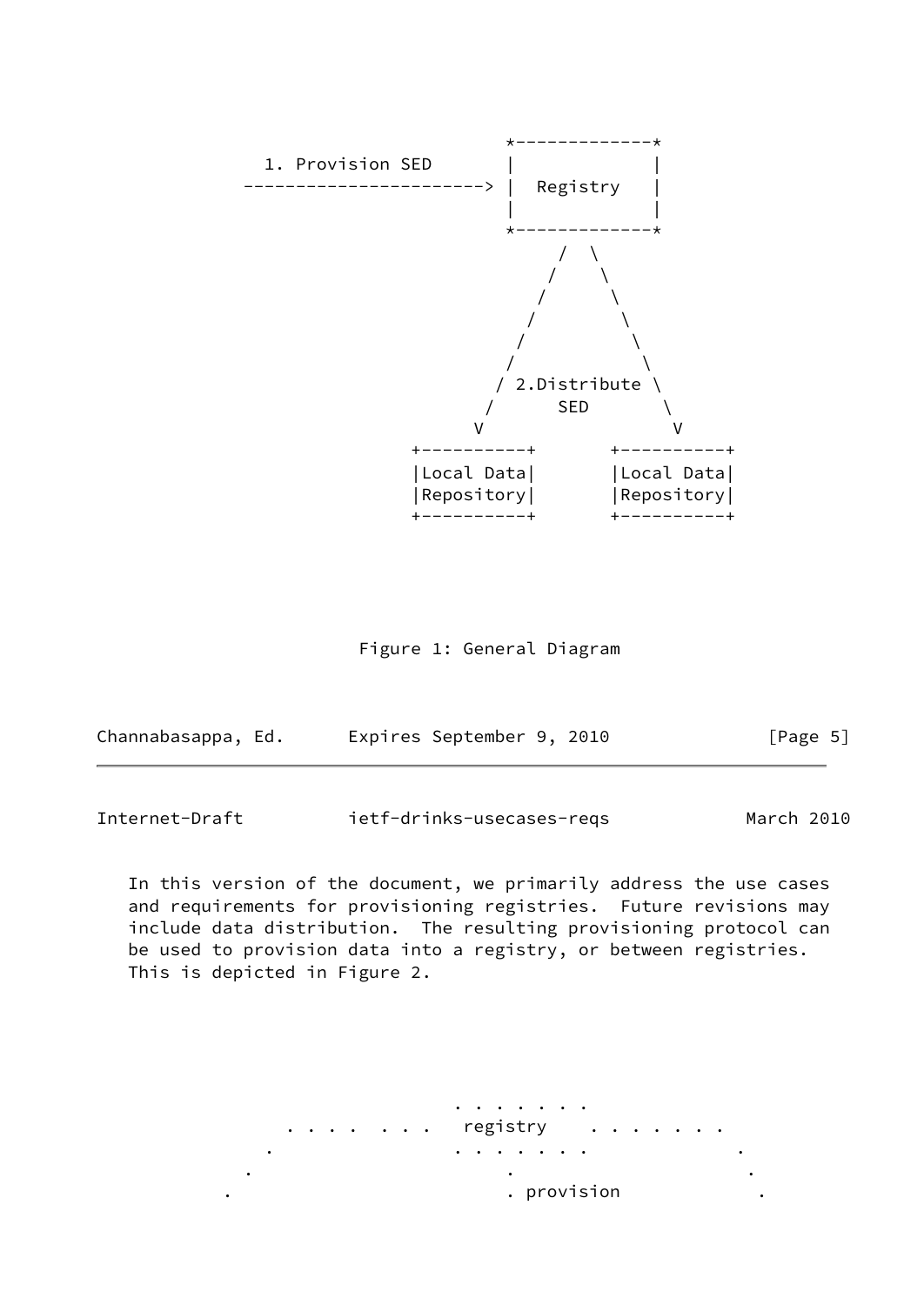

Where, LDR = Local Data Repository

Figure 2: Functional Overview

 The following is a summary of the proposed responsibilities for Registries and Local Data Repositories:

- o Registries are the authoritative source for provisioned session establishment data (SED) and related information.
- o Local Data Repositories are the data store component of an addressing server that provides resolution responses.

| Channabasappa, Ed. | Expires September 9, 2010 | $\lceil \text{Page } 6 \rceil$ |
|--------------------|---------------------------|--------------------------------|
|                    |                           |                                |
| Internet-Draft     | ietf-drinks-usecases-regs | March 2010                     |

 o Registries are responsible for distributing SED and related information to the local data repositories.

 In addition, this document proposes the following aggregation groups with regards to SED (certain use cases also illustrate these groups):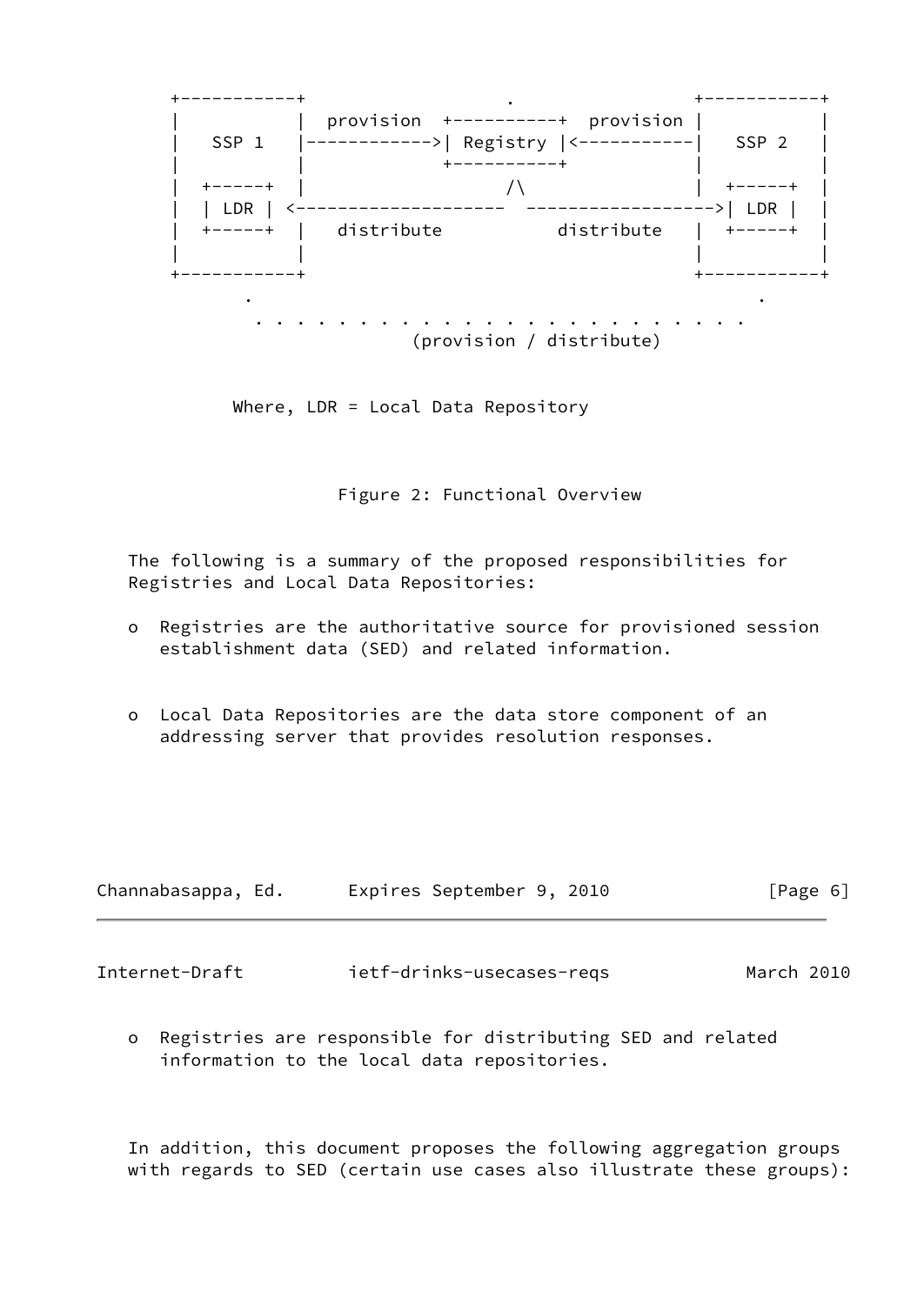- o Aggregation of public Identifiers: The initial input 'key' to a SED lookup is a public identifier. Since many public identifiers will share similar (or identical) destinations, and hence return similar (or identical) SED, provisioning the same set of SED for millions of public identifiers is inefficient, especially in cases where the SED needs to be modified. Therefore, an aggregation mechanism to 'group' public identifiers is proposed. This aggregation is called a 'destination group'.
- o Aggregation of SSPs: It is expected that SSPs may want to expose different sets of SED, depending on the receiving SSP. This exposure may not always be unique, in which case an aggregation makes it efficient. Such an aggregation is proposed, and termed 'Data Receipient Group'.
- o Aggregation of SED records: Finally, it is anticipated that a complete set of routing data will consist of more than just one SED record. To be able to create and use the same set of SED records multiple times (without creating duplicates) an aggregation mechanism at this level is proposed, and called 'Routing Group'.

The above aggregations are illustrated in Figure 3.

| Channabasappa, Ed. | Expires September 9, 2010 | [Page 7] |
|--------------------|---------------------------|----------|
|                    |                           |          |

Internet-Draft ietf-drinks-usecases-reqs March 2010

+---------+ +--------------+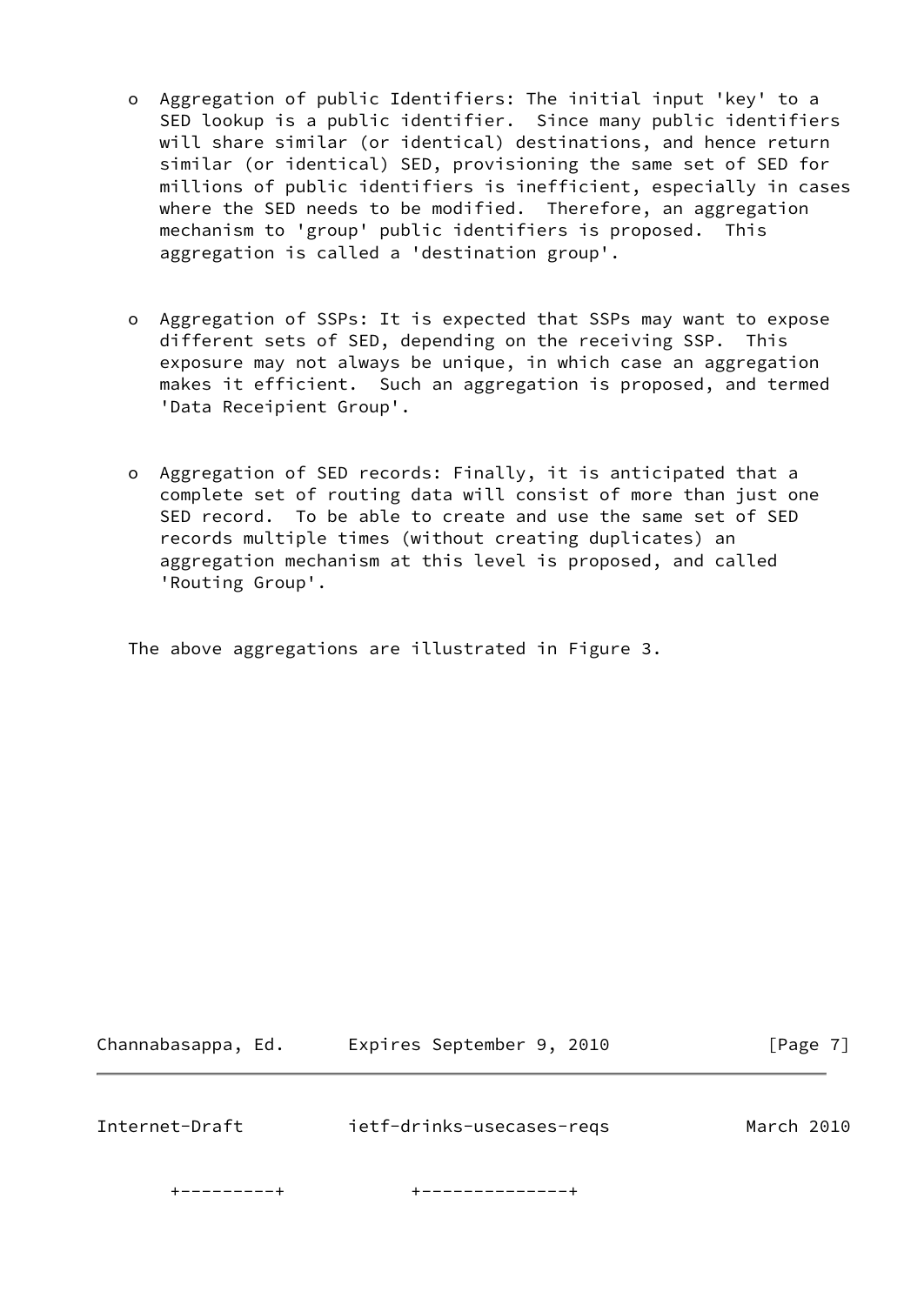

Figure 3: Data Model Diagram

Additional clarifications follow:

 - A routing group is associated with zero or more SED Records; NAPTRs and other SED record types associated with routes are not user or TN-specific. For example the user portion of a NAPTR regular expression will be "\1".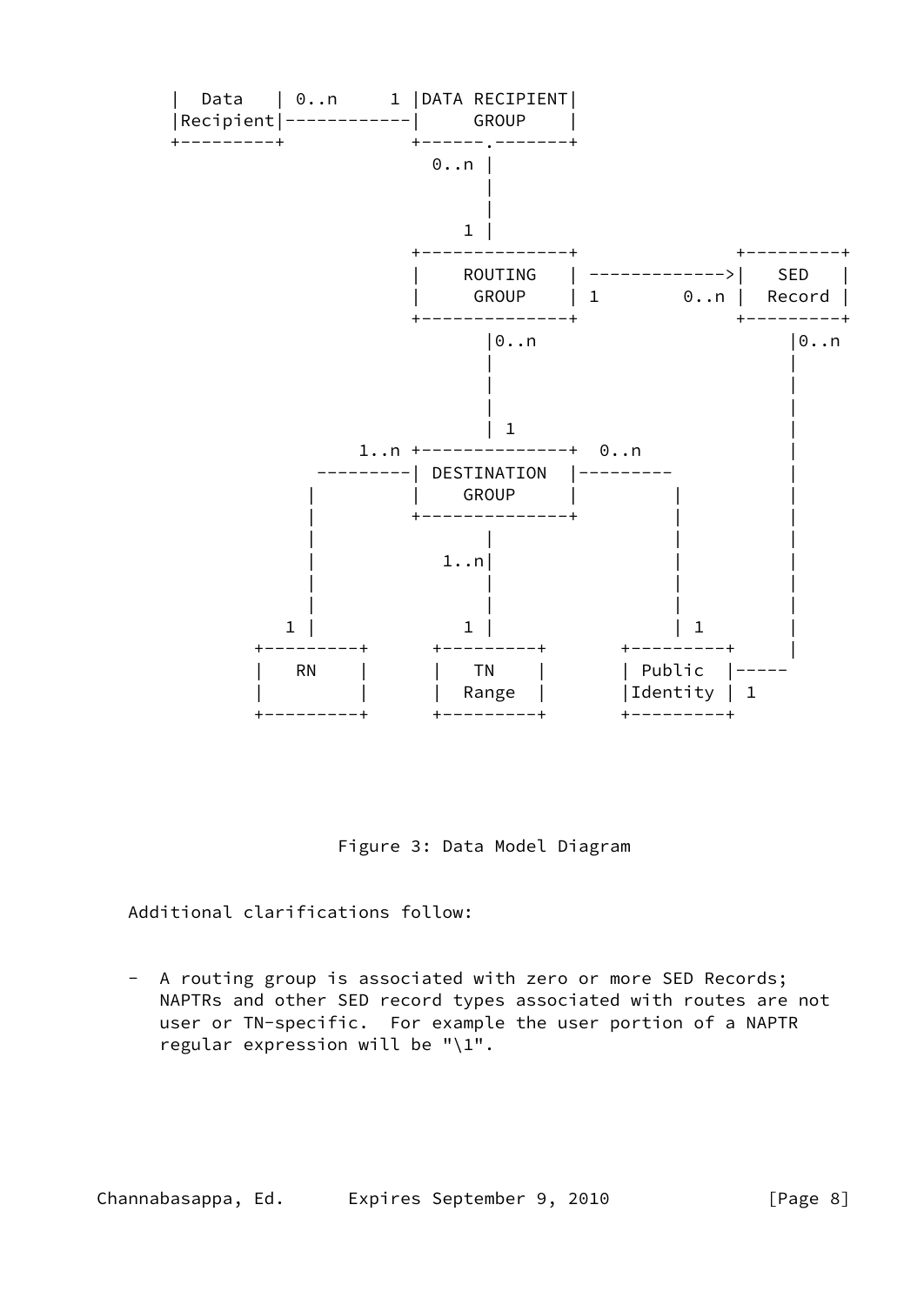# Internet-Draft ietf-drinks-usecases-reqs March 2010

- A routing group is associated with zero or more peering organizations to control visibility or access privileges to that routing group and the destination groups they expose.
- A data recipient group contains zero or more data recipients to facilitate the allocation of access privileges to routing groups.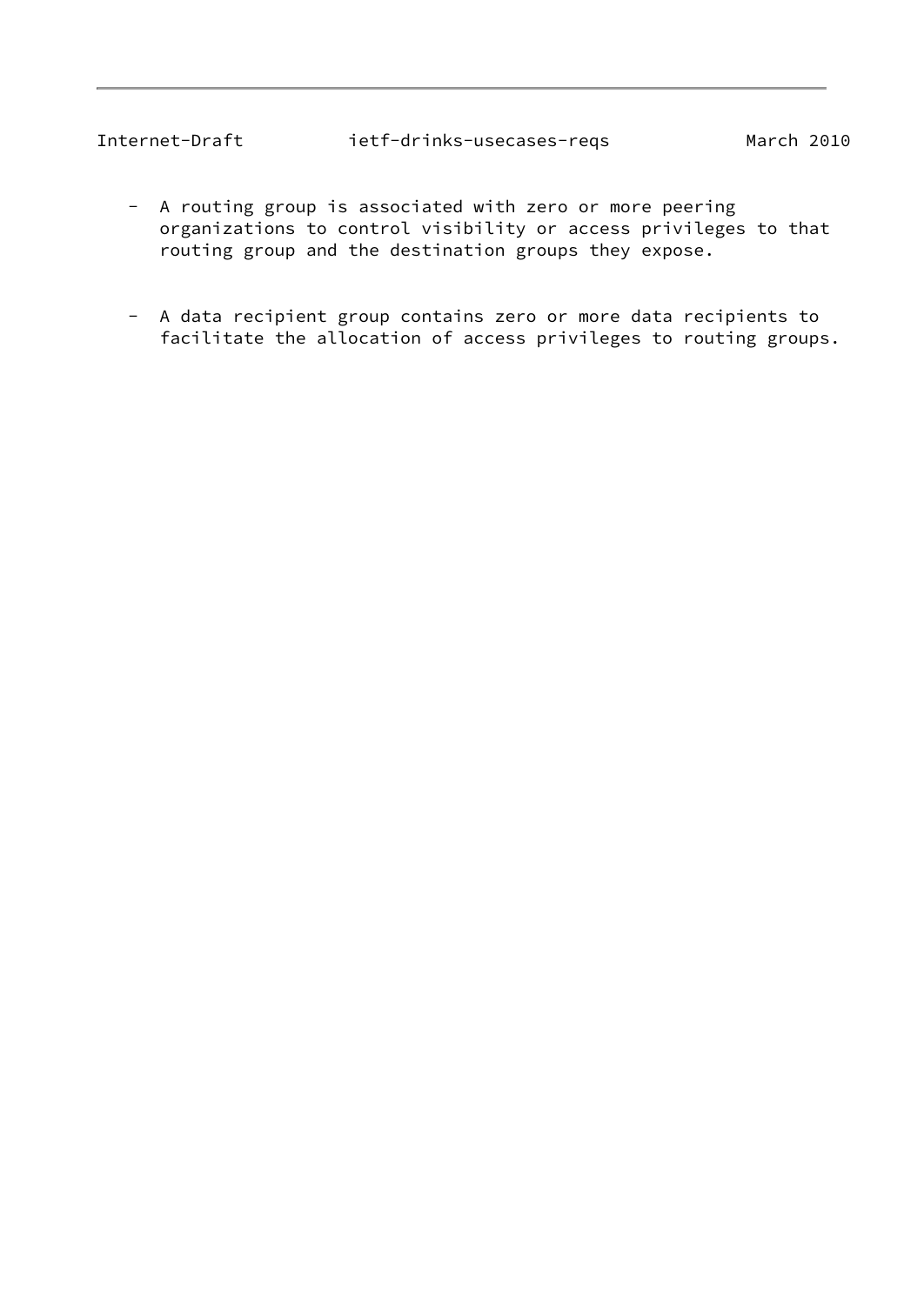#### <span id="page-10-1"></span>Internet-Draft ietf-drinks-usecases-reqs March 2010

#### <span id="page-10-0"></span>[3](#page-10-0). Use Cases and Requirements

This section presents the use cases and associated requirements.

## <span id="page-10-2"></span>[3.1](#page-10-2). Registry Provisioning

 Registry is the authoritative source for session establishment data (SED). The registry needs to be provisioned with this data to perform its function. This data includes: destination groups, routing groups and data recipient groups. It can also include RNs and TN Ranges. The following sub-sections illustrate the use cases and the requirements, respectively.

#### <span id="page-10-3"></span>[3.1.1](#page-10-3). Use Cases

 The use cases are divided into the following categories - process, routing, identity, administration, and number portability.

#### <span id="page-10-4"></span>[3.1.1.1](#page-10-4). Category: Process

- UC PROCESS #1 Near-real-time provisioning: The registry is provisioned with data that is not accompanied by an effective date or time. In such cases, the registry will validate the data and make it effective in near real-time.
- UC PROCESS #2 Deferred provisioning with effective date/time: The registry is provisioned with data that is accompanied by an effective date and time. In scenarios such as this, the registry will validate the data and wait until the effective date and time to make it effective. TBD: What happens if near-real time data overrides data parked for later incorporation?

UC PROCESS #3 Batch provisioning: The registry is provisioned via an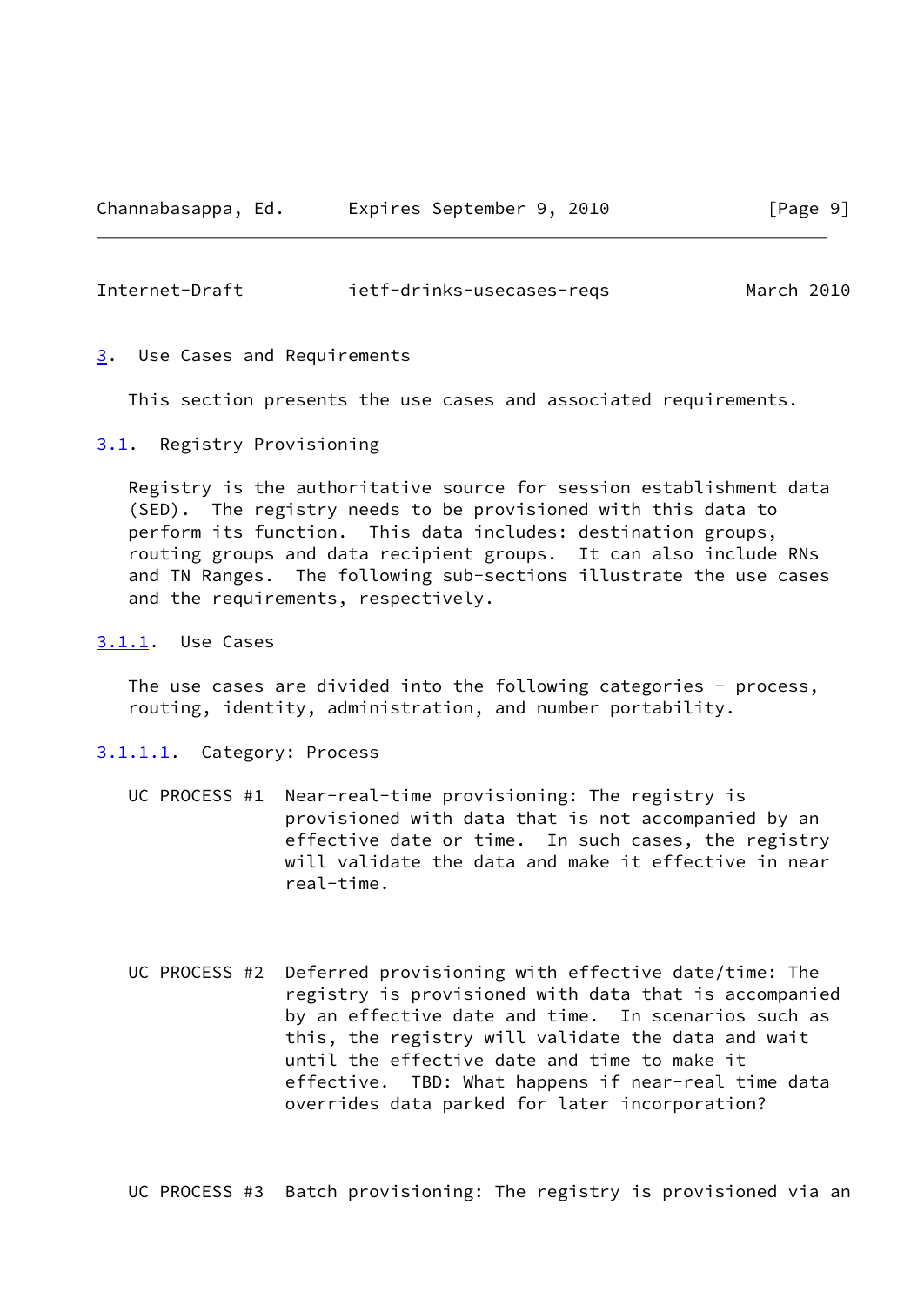asynchronous provisioning process. For instance, an SSP has commissioned a new registry and wishes to download a very large number of telephone numbers. Rather than stream individual entities, one at a time, the SSP's back-office system prefers to perform the operation as a set of one or more batches (e.g., via an external data file), instead of the near-real-time provisioning interface.

| Channabasappa, Ed. |  |  | Expires September 9, 2010 |  |  | [Page 10] |  |
|--------------------|--|--|---------------------------|--|--|-----------|--|
|--------------------|--|--|---------------------------|--|--|-----------|--|

Internet-Draft ietf-drinks-usecases-reqs March 2010

## <span id="page-11-0"></span>[3.1.1.2](#page-11-0). Category: Routing

- UC ROUTING #1 Intra-network SED: SSP wishes to provision their intra-network Session Establishment Data (SED) such that it enables current and future network services to identify and route real-time sessions. For example, in the case of VoIP calls it allows one SoftSwitch (calling) to discover another (called). The SSP provisions IP addressing information pertaining to each SoftSwitch, which is provisioned to the registry but only distributed to a specific local data repository. This SED may differ from the SED that is distributed to other local data repositories.
- UC ROUTING #2 Support for destination groups: An SSP may wish to control the flow of traffic into their network (ingress) based on groupings of Public Identities. Associating each group of Public Identities with a specific set of ingress SBEs or points-of interconnect. The SSP, for example, sub-divides the country into four regions: North-East, South-East, Mid-West, and West-Coast. For each region they establish points-of-interconnect with peers and provision the associated SED hostnames or IP addresses of the SBEs used for ingress traffic. Against each region they provision the served Public Identities into groups- termed Destination Groups - and associate those destination groups with the appropriate points of ingres.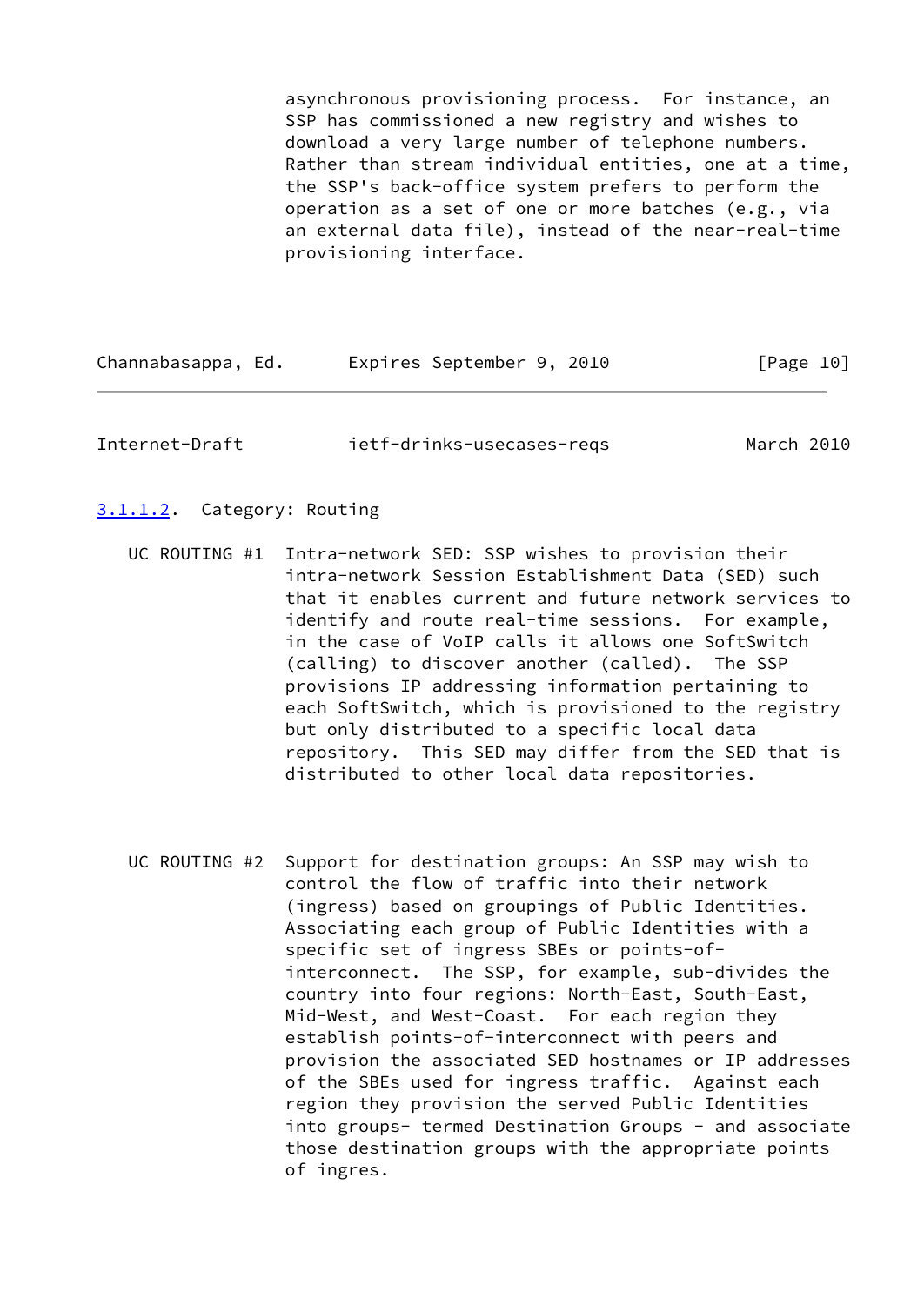- UC ROUTING #3 Modifying destination groups: A set of public identities are assigned a different Destination Group which effectively changes their routing information. This may be due to a network re-arrangement, a Signaling path Border Element being split into two, or a need to do maintenance, two carriers merging, or other considerations. This scenario can also include an effective date and time.
- UC ROUTING #4 Indirect Peering to Selected Destinations: The SSP transit provider wishes to provide transit peering points for a set of destinations. But that set of destinations does not align with the destination groups that already exist. The SSP wishes to

| Channabasappa, Ed. |  |  | Expires September 9, 2010 |  |  | [Page 11] |  |
|--------------------|--|--|---------------------------|--|--|-----------|--|
|--------------------|--|--|---------------------------|--|--|-----------|--|

Internet-Draft ietf-drinks-usecases-reqs March 2010

 establish its own destination groups for the destinations that it provides transit to. (Editor's note: This use case needs more work.)

- UC ROUTING #5 Inter-network SED (direct and selective peering): In this case the SSP is the actual carrier-of-record; the entity serving the end-user. The SSP wishes to communicate different SED data to some of its peers that wish to route to its destinations. So the SSP has implemented direct points-of-interconnect with each peer and therefore would like address-resolution to result in different answers depending on which peer is asking.
- UC ROUTING #6 Selecting egress points: An SSP has a peering relationship with a peer, and when sending messages to that peer's point of interconnection, the originating SSP wishes to use one or more points of egress. These points of egress may vary for an given peer. This capability is supported by allowing an originating SSP to provision SED for identities terminating to other SSPs where the originating SSP is itself the data recipient. The provisioning SSP may make use of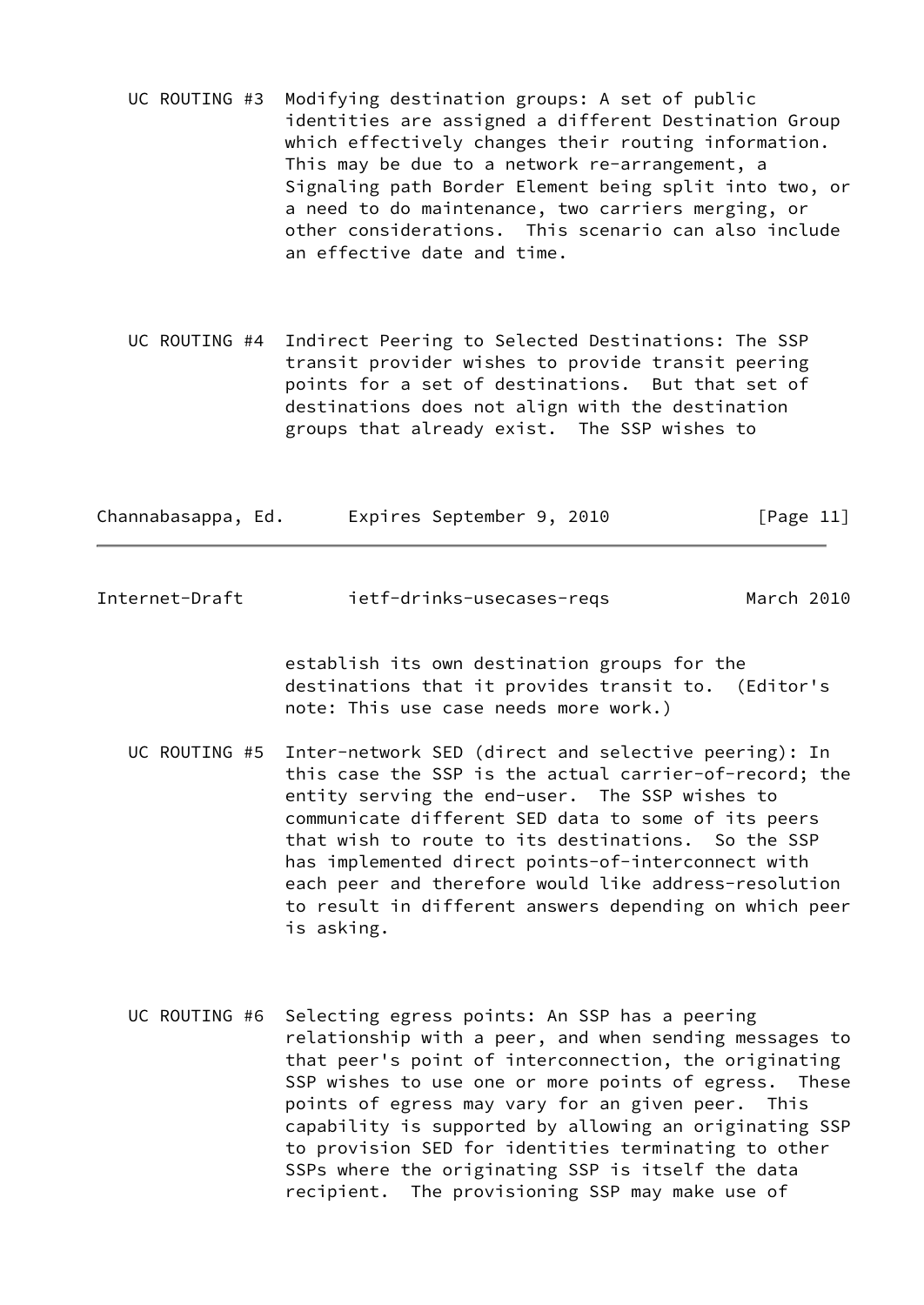multiple data recipient identities if it requires different sets of egress points be used for calls originating from different parts of its network. Routing from egress points to ingress points of the terminating SSP may be accomplished by static routing from the egress points or by the egress points using data provisioned to the Registry by the terminating SSP.

 UC ROUTING #7 SSP prefers to provision LUF and LRF data in the registry: SSP prefers the registry to have access to LUF and LRF information. In this case the originating SSP does not have to rely on mechanisms such as DNS (e.g., [[RFC3263](https://datatracker.ietf.org/doc/pdf/rfc3263)]) for routing information since a registry query will return the terminating SBE.

| Channabasappa, Ed. |  |  | Expires September 9, 2010 |  |  | [Page 12] |  |
|--------------------|--|--|---------------------------|--|--|-----------|--|
|--------------------|--|--|---------------------------|--|--|-----------|--|

Internet-Draft ietf-drinks-usecases-reqs March 2010

 UC ROUTING #8 Provision an authoritative name server (not actual route): An SSP maintains a Tier 2 name server that contains the NAPTR records that constitute the terminal step in the LUF. The SSP needs to provision an registry to direct queries for the SSPs numbers to the Tier 2. Usually queries to the registry should return NS records, but, in cases where the Tier 2 uses a different domain suffix from that used in the registry, CNAME and NS records may be employed instead.

<span id="page-13-0"></span>[3.1.1.3](#page-13-0). Category: Identity

 UC ID #1 Deletion of public identity: A public identity (or a TN range) is taken out of service because it is no longer valid. The Registry receives a delete operation and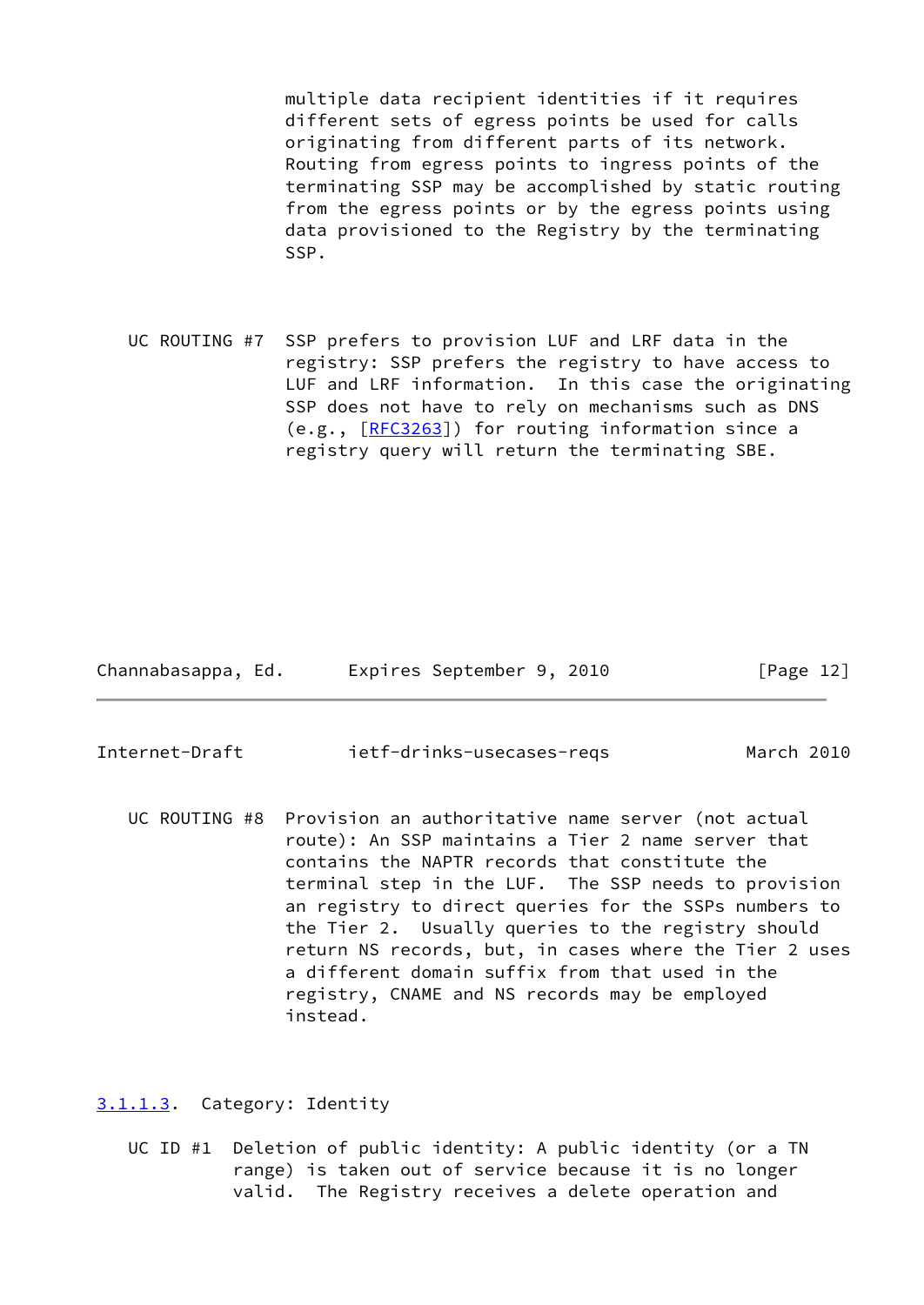removes the public identity from its database. This can also trigger delete operations to keep the local data repositories up-to-date.

- UC ID #2 Global TN destinations: The SSP wishes to add or remove one or multiple fully qualified TN destinations in a single provisioning request.
- UC ID #3 TN range destinations: The SSP wishes to add or remove one or multiple TN range destinations in a single provisioning request. TN ranges support number ranges that need not be 'blocks'. In other words the TN range 'start' can be any number and the TN range 'end' can be any number that is greater than the TN range 'start'.
- UC ID #4 Non-TN destinations: An SSP chooses to peer their messaging service with another SSPs picture/video mail service. Allowing a user to send and receive pictures and/or video messages to a mobile user's handset, for example. The important aspect of this use case is that it goes beyond simply mapping TNs to IP addresses/hostnames that describe points-of-interconnect between peering network SSP's. Rather, for each user the SSP provisions the subscriber's email address (i.e. jane.doe@example.com). This mapping

Channabasappa, Ed. Expires September 9, 2010 [Page 13]

Internet-Draft ietf-drinks-usecases-reqs March 2010

 allows the mobile multimedia messaging service center (MMSC) to use the subscriber email address as the lookup key and route messages accordingly.

 UC ID #5 LUF-only provisioning: SSP wants to provision the registry for LUF lookup only and prefers LRF to be accomplished via non-registry mechanisms. In this case the registry lookup will return a domain name and the originating SSP will rely on mechanisms such as  $(\text{[RFC3263]})$  $(\text{[RFC3263]})$  $(\text{[RFC3263]})$  to obtain routing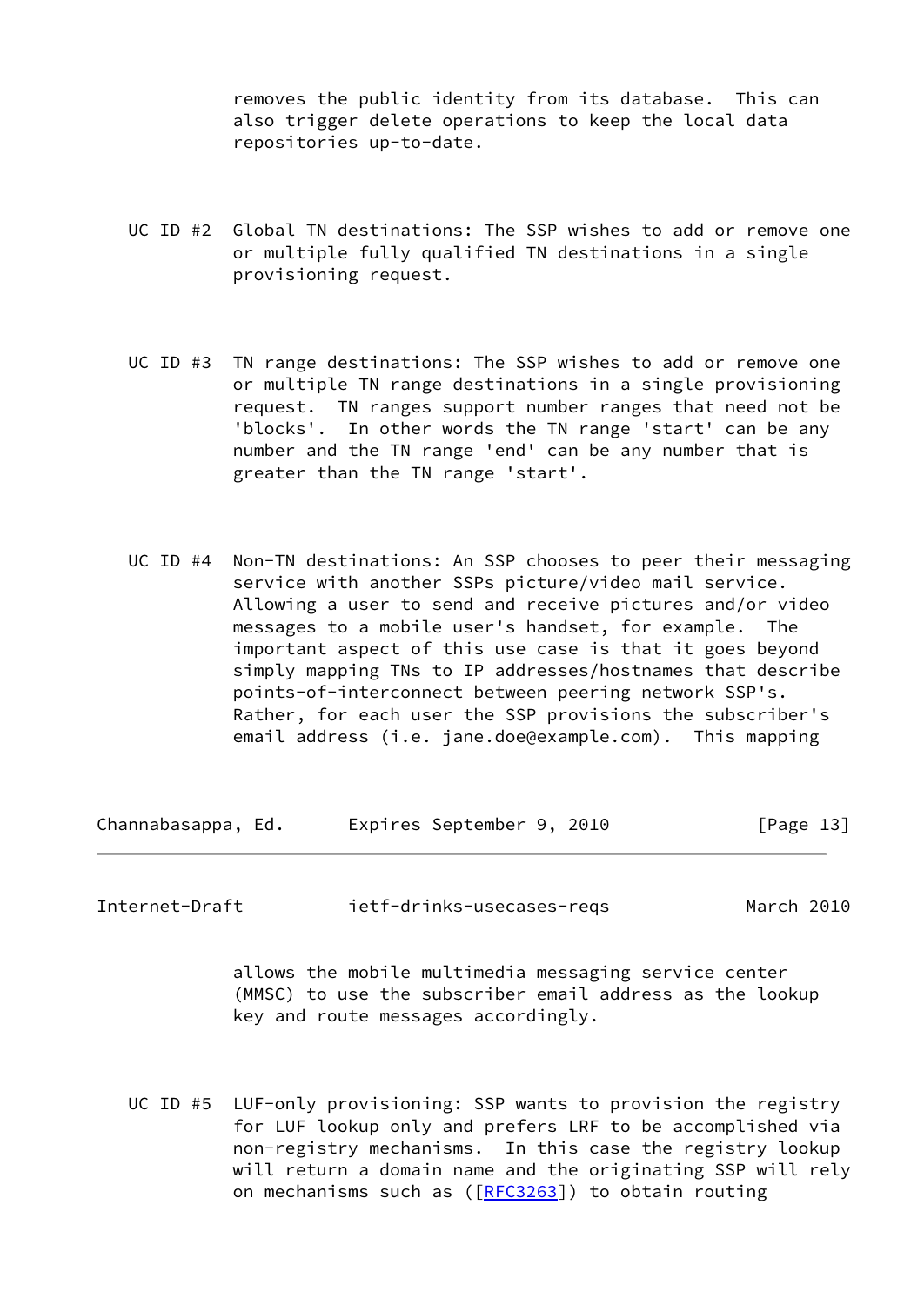information. This routing information is managed by the (terminating) SSP, via DNS mechanisms.

<span id="page-15-1"></span>[3.1.1.4](#page-15-1). Category: Administration

- UC ADMIN #1 Moving an SSP from one data recipient group to another: An SSP would like to re-assign the destination groups it shares with a peer and move the peer SSP from one Data Recipient Group to another. This results in the moved peer seeing a new and different set of routing data.
- UC ADMIN #2 Separation of responsibility: An SSP's operational practices can seperate the responsibility of provisioning the routing information, and the associated identities, to different entities. For example, a network engineer can establish a physical interconnect with a peering SSP's network and provision the associated domain name, host, and IP addressing information. Separately, for each new service subscription, the SSP's back office system provisions the associated public identities.
- UC ADMIN #3 Peering offer/acceptance: An SSP offers to allow terminations from another SSP by adding that SSP to a Data Recipient Group it controls. This causes notification of the offered SSP. An SSP receiving a peering offer should be able to accept or decline the offer. If the offer is rejected the registry should not provision corresponding SED to the rejecting SSP. It is expected that this capability will apply mainly in the transit case where non-authoritative parties (in the

| Channabasappa, Ed. |  | Expires September 9, 2010 |  | [Page 14] |  |
|--------------------|--|---------------------------|--|-----------|--|
|                    |  |                           |  |           |  |

<span id="page-15-0"></span>

| Internet-Draft | ietf-drinks-usecases-regs | March 2010 |
|----------------|---------------------------|------------|
|----------------|---------------------------|------------|

 sense of not being the terminating SSP for an identity) wish to offer the ability to reach the identity and originating SSPs may wish to restrict the routes that are provisioned to their local data repositories.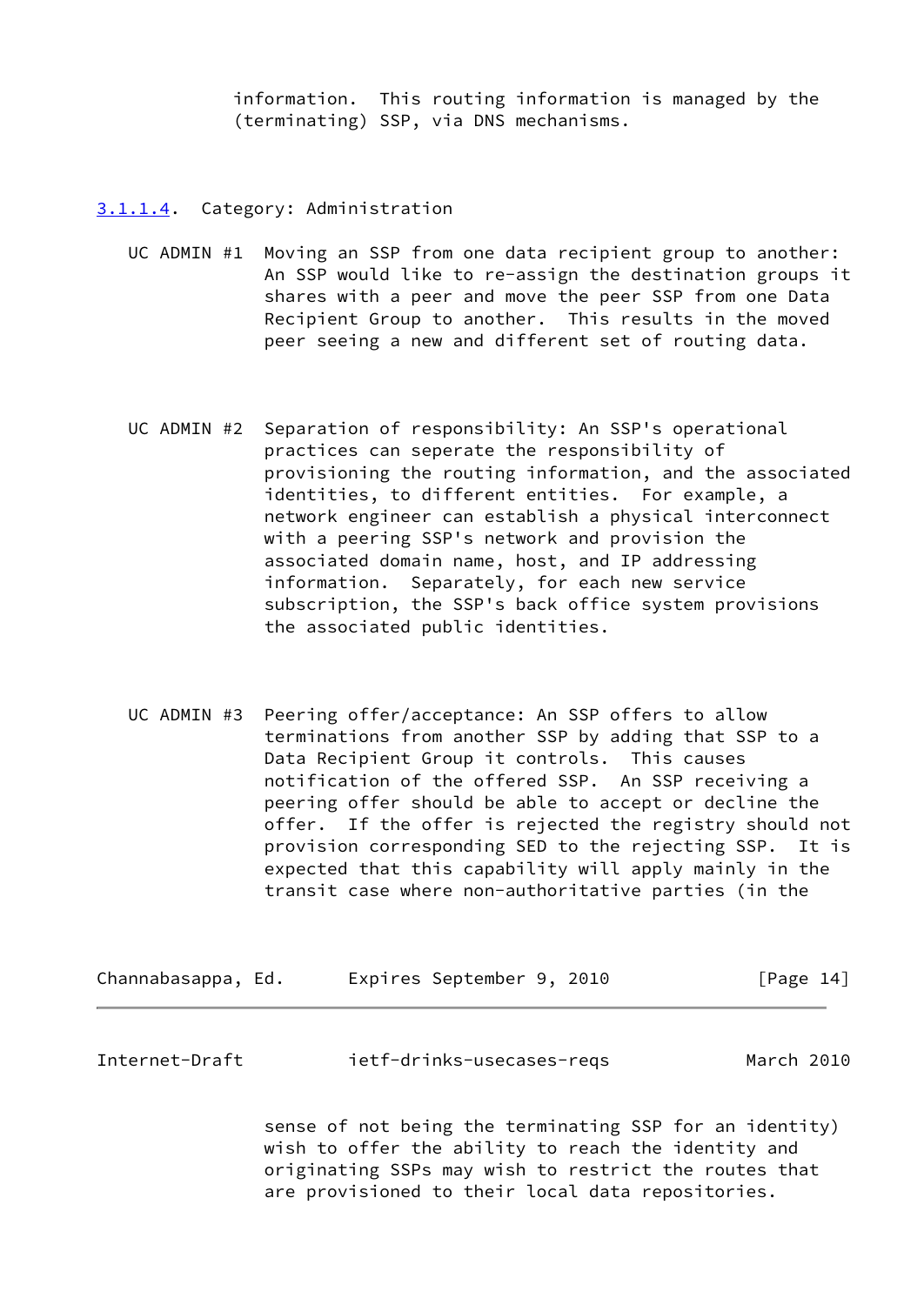- <span id="page-16-1"></span>[3.1.1.5](#page-16-1). Category: Number Portability
	- UC NP #1 The SSP does not wish to provision individual TNs, but instead, for ease of management, wishes to provision Routing Numbers (e.g., as in some number portability implementations). Each RN effectively represents a set of individual TNs, and that set of TNs is assumed to change 'automatically' as TNs are ported in and ported out. Note that this approach requires a query to resolve a TN to an RN prior to using the provisioned data to route.
- <span id="page-16-0"></span>[3.1.2](#page-16-0). Requirements

The following data requirements apply:

- DREQ1: The registry provisioning data model MUST support the following entities: public identities, destination groups, routing groups and data recipient groups.
- DREQ2: The registry provisioning data model MUST support the grouping and aggregation of public identities within destination groups.
- DREQ3: The registry provisioning data model SHOULD support the grouping and aggregation of TN Ranges within destination groups.
- DREQ4: The registry provisioning data model SHOULD support the grouping and aggregation of RNs within destination groups.

The following functional requirements apply:

Channabasappa, Ed. Expires September 9, 2010 [Page 15]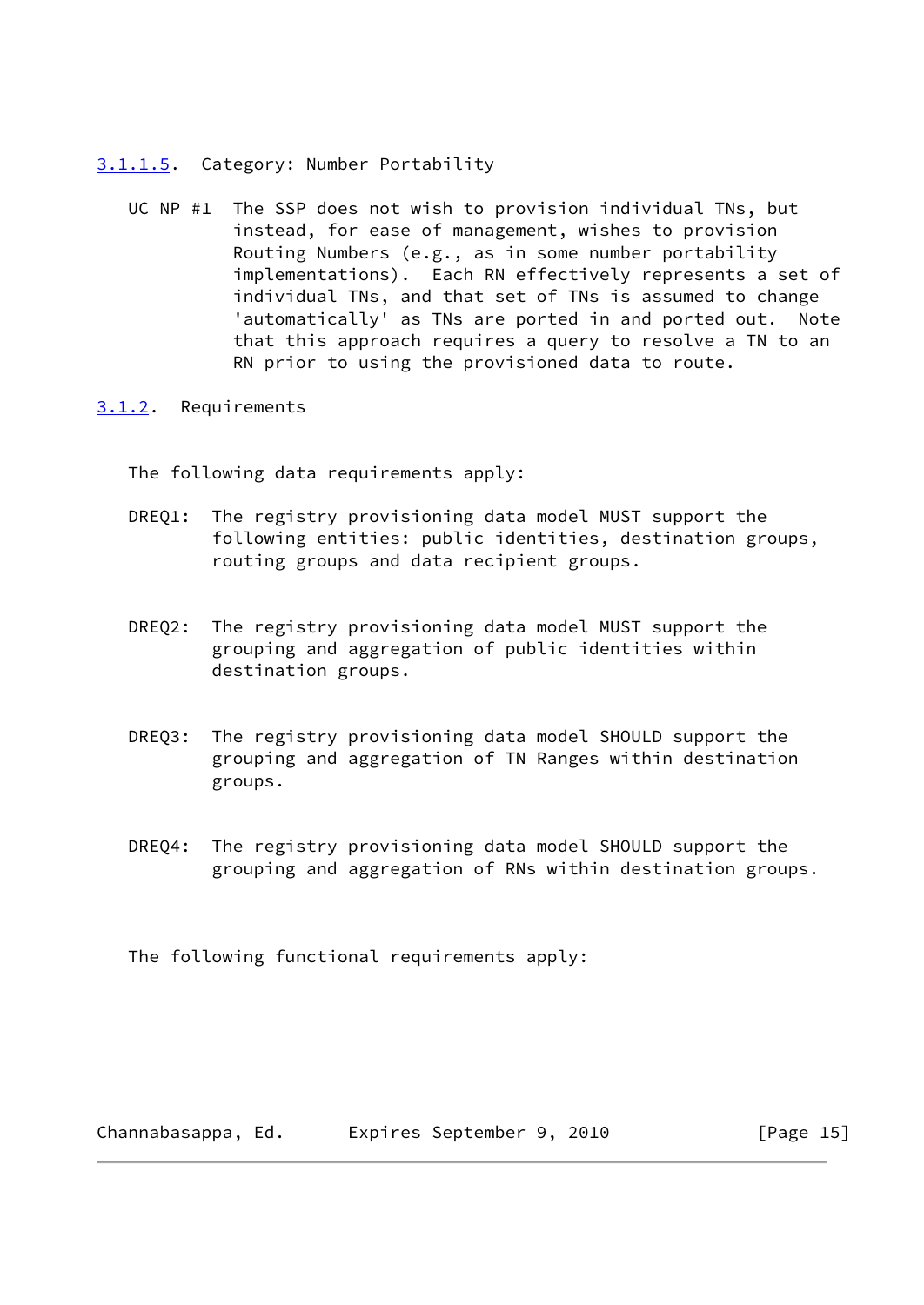- FREQ1: The registry provisioning interface MUST support the creation and deletion of: public identities, destination groups, routing groups and data recipient groups.
- FREQ2: The registry provisioning interface MUST support near-real time, non-real-time and deferred provisioning operations.
- FREQ3: The registry provisioning interface MUST support the following types of modifications:

 - reassignment of one or more public identities from one destination group to another;

 - reassignment of one data recipient from one destination group to another;

 - association and disassociation of a "Default Routing Group" with a Data Recipient; and,

 - identification of a destination group as a "Carrier of Record" (COR) destination group or a "Transit" destination group.

- FREQ4: When an entity with a different client identifier than that of the carrier of record for a public identity in a destination group adds a new SSP to a destination recipient group associated with that destination group, the registry provisioning interface MUST: a) notify the new SSP of the updated routing information (which constitutes a peering offer) b) not provision the SED to the new SSP's LDR unless the new SSP signals acceptance.
- FREQ5: The registry provisioning interface MUST separate the provisioning of the routing information from the associated identities.
- FREQ6: The registry provisioning protocol MUST define a discrete set of response codes for each supported protocol operation. Each response code MUST definitively indicate whether the operation succeeded or failed. If the operation failed, the response code MUST indicate the reason for the failure.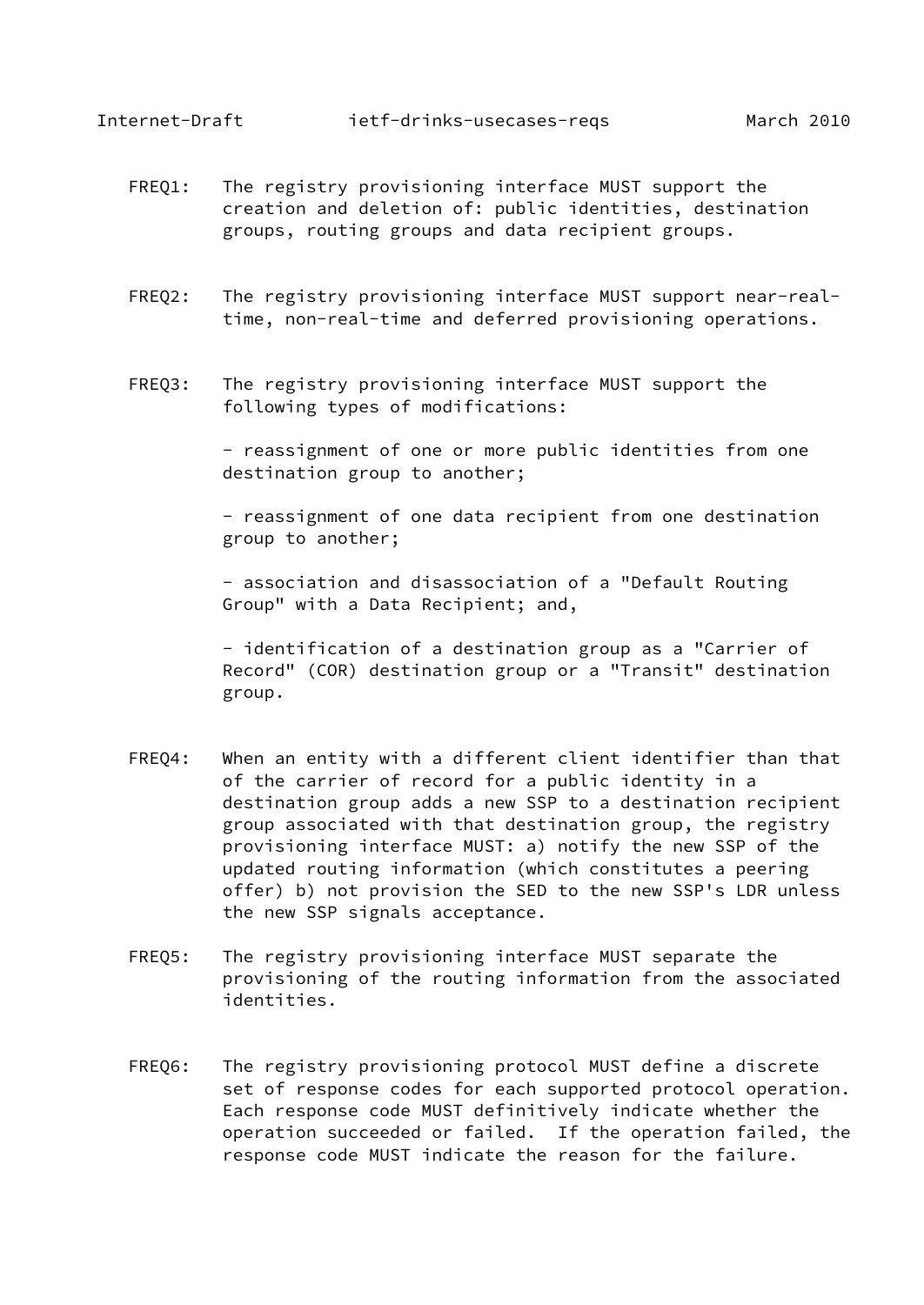Channabasappa, Ed. Expires September 9, 2010 [Page 16]

| Internet-Draft | ietf-drinks-usecases-regs | March 2010 |
|----------------|---------------------------|------------|
|                |                           |            |

- FREQ7: The registry provisioning interface MUST allow an SSP to define multiple sub-identities that can be used in data recipient groups
- FREQ8: The registry provisioning interface MUST define the concurrency rules, locking rules, and race conditions that underlie the implementation of that protocol operation and that result from the coexistence of protocol operations that can operate on multiple objects in a single operation and bulk file operations that may process for an extended period of time.
- FREQ9: The registry provisioning interface MUST support the ability for a Data Recipient to optionally define a Routing Group as their Default Routing Group, such that if the Data Recipient performs a resolution request and the lookup key being resolved is not found in the Destination Groups visible to that Data Recipient then the SED Records associated with the Default Routing Group shall be returned in the resolution response.
- FREQ10: The registry provisioning interface MUST support the ability for the owner of a Routing Group to optionally define Source Based Routing Criteria to be associated with their Routing Group(s). The Source Based Routing Criteria will include the ability to specify zero or more of the following in association with a given Routing Group: Resolution Client IP Address(es) or Domain Names, Calling Party URI(s). The result will be that the resolution server would evaluate the characteristics of the Source, compare them against Source Based Routing Criteria associated with the Routing Groups visible to that Data Recipient, and return any SED Records associated with the matching Routing Groups.
- FREQ11: The registry provisioning interface MUST track, via a client identifier, the entity provisioning each data object (e.g. Destination Group or Routing Group ). This client identifier will identify the entity that is responsible for that data object from a protocol interface perspective.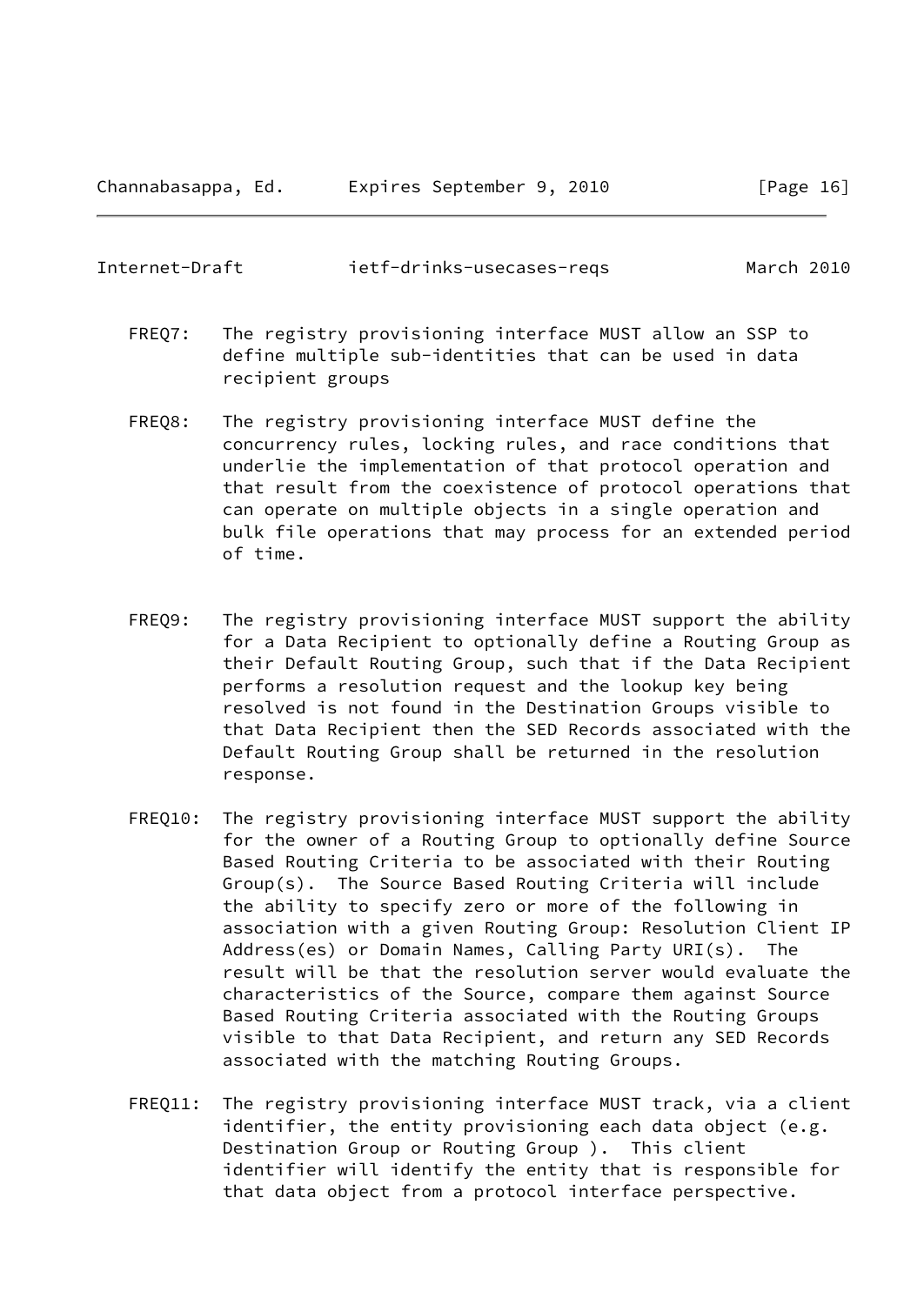This client identifier SHOULD be tied to the session authentication credentials that the client uses to connect into to the registry.

 The registry provisioning interface MUST incorporate a data recipient identifier that identifies the organization responsible for each data object from a business perspective. This organization identifier may or may not

| Channabasappa, Ed. | Expires September 9, 2010 | [Page 17] |
|--------------------|---------------------------|-----------|
|--------------------|---------------------------|-----------|

<span id="page-19-1"></span>Internet-Draft ietf-drinks-usecases-reqs March 2010

 ultimately refer to the same organization that the client Identifier refers to. The separation of the data recipient identifier from the client identifier will allow for the separation of the two entities, when the need arises.

 Exactly one client identifier MUST be allowed to provision objects under a given data recipient identifier. But a client identifier MUST be allowed to provision objects under multiple data recipient identifiers.

 Objects provisioned under one "Protocol Client Identifier" MUST NOT be alterable by a provisioning session established by another "Protocol Client Identifier".

- FREQ12: The registry provisioning protocol MUST allow an SSP to provision LUF-only or LUF+LRF data in the registry via a single provisioning interface and data model.
- <span id="page-19-0"></span>[3.2](#page-19-0). Distribution of data into local data repositories

 This section targets use cases concerned with the distribution of SED to local data repositories. This is considered out-of-scope for this version of the document.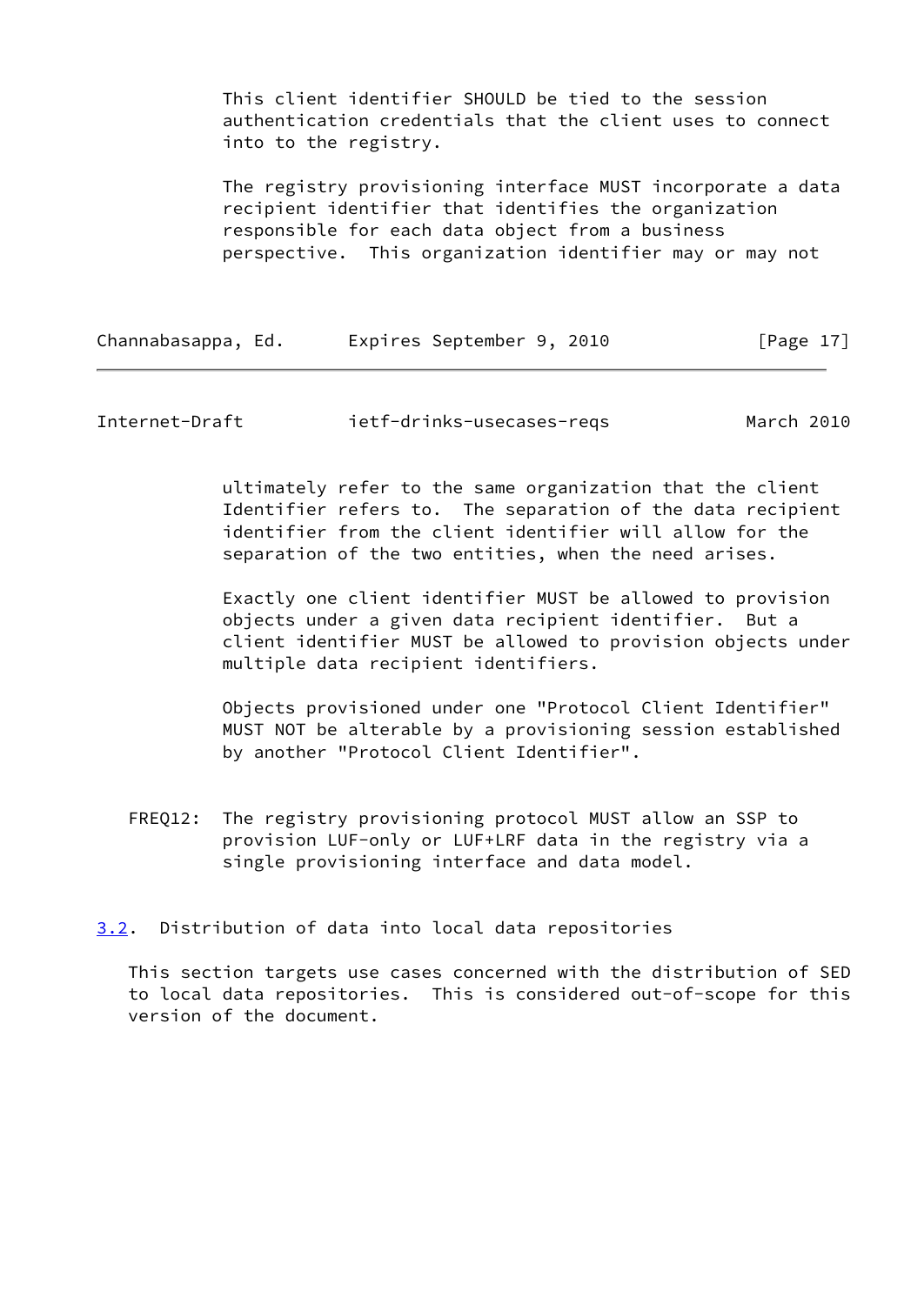| Channabasappa, Ed. |  | Expires September 9, 2010 |  | [Page 18] |  |
|--------------------|--|---------------------------|--|-----------|--|
|                    |  |                           |  |           |  |

<span id="page-20-1"></span>

|  | Internet-Draft | ietf-drinks-usecases-regs | March 2010 |
|--|----------------|---------------------------|------------|
|--|----------------|---------------------------|------------|

<span id="page-20-0"></span>[4](#page-20-0). Security Considerations

 Session establishment data allows for the routing of SIP sesions within, and between, SIP Service Providers. Access to this data can compromise the routing of sessions and expose a SIP Service Provider to attacks such as service hijacking and denial of service. The data can be compromised by vulnerable functional components and interfaces identified within the use cases.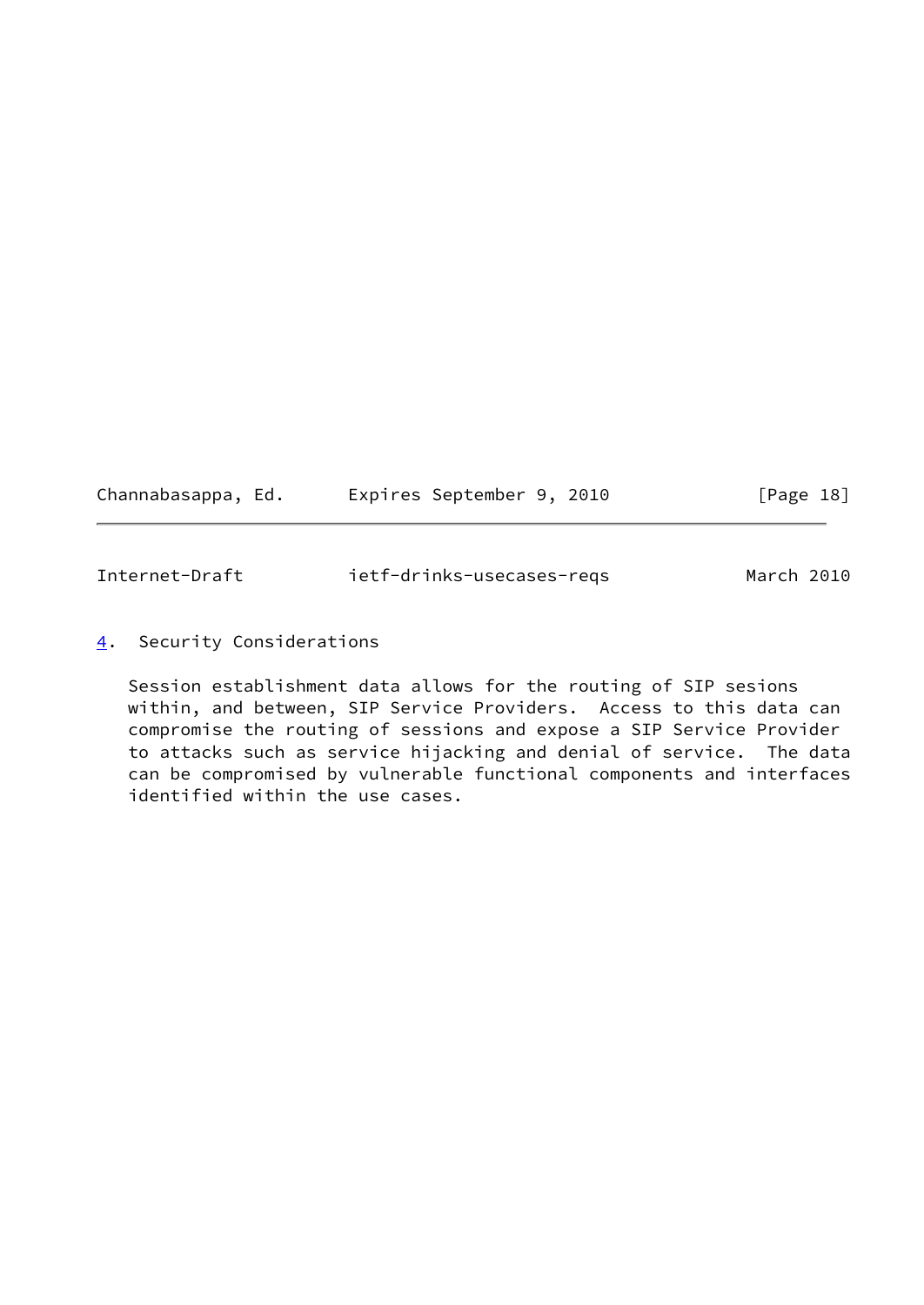| Channabasappa, Ed. |  | Expires September 9, 2010 |  | [Page 19] |  |
|--------------------|--|---------------------------|--|-----------|--|
|                    |  |                           |  |           |  |

<span id="page-21-1"></span>Internet-Draft ietf-drinks-usecases-reqs March 2010

# <span id="page-21-0"></span>[5](#page-21-0). IANA Considerations

This document does not register any values in IANA registries.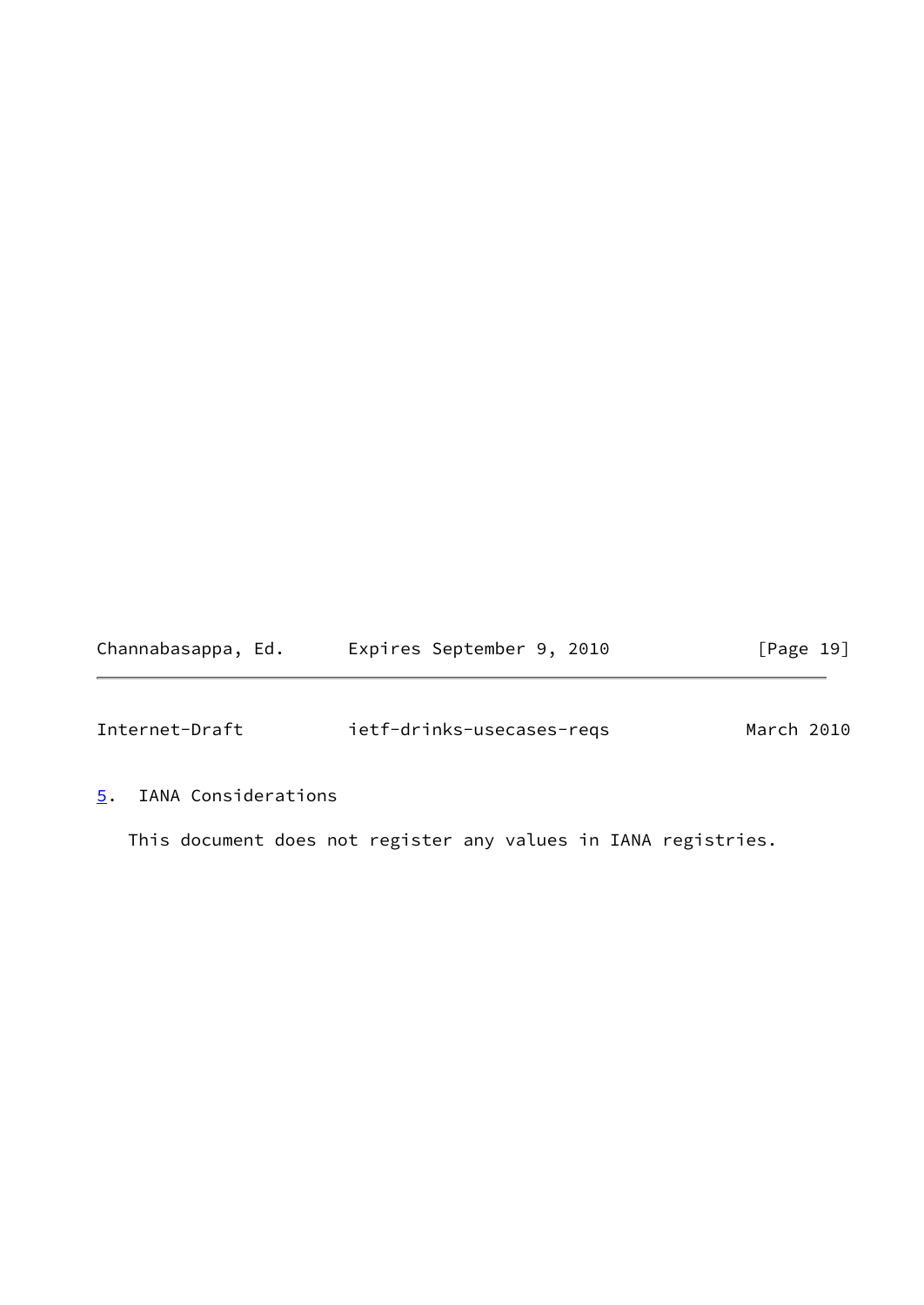| Channabasappa, Ed. |  | Expires September 9, 2010 |  | [Page 20] |
|--------------------|--|---------------------------|--|-----------|
|                    |  |                           |  |           |

<span id="page-22-1"></span>Internet-Draft ietf-drinks-usecases-reqs March 2010

## <span id="page-22-0"></span>[6](#page-22-0). Acknowledgments

 This document is a result of various discussions held by the DRINKS requirements design team, which is comprised of the following individuals, in alphabetical order: Deborah A Guyton (Telcordia), Gregory Schumacher (Sprint), Jean-Francois Mule (CableLabs), Kenneth Cartwright (TNS, Inc.), Manjul Maharishi (TNS, Inc.), Penn Pfautz (AT&T Corp), Ray Bellis (Nominet), the co-chairs (Richard Shockey, Nuestar; and Alexander Mayrhofer, enum.at GmbH), and the editors of this document.

This specific version is primarily the result of feedback from David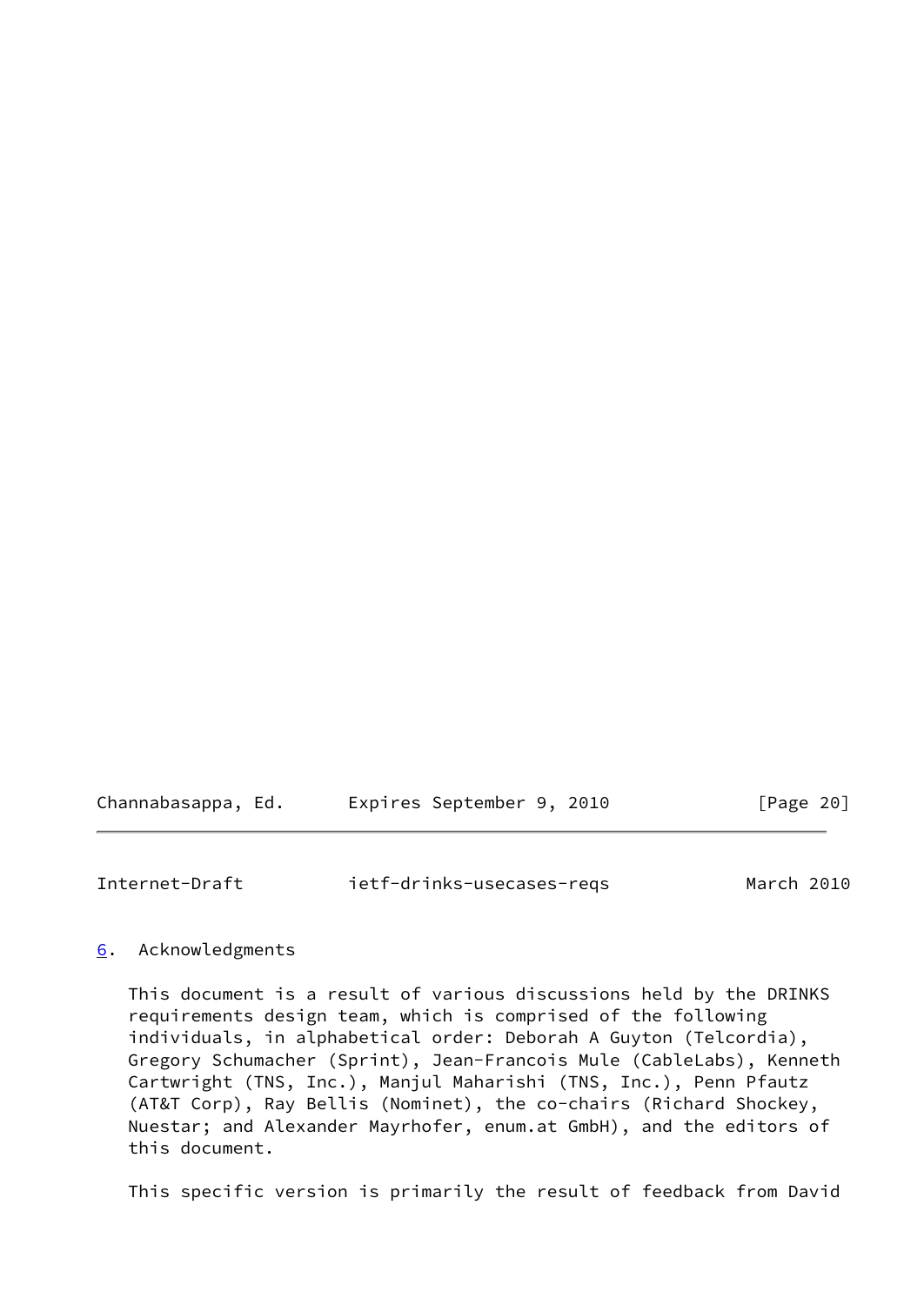Schwartz (Xconnect) and Jean-Francois Mule (CableLabs), with input from other participants listed above.

<span id="page-23-2"></span><span id="page-23-1"></span><span id="page-23-0"></span>

| Channabasappa, Ed.               | Expires September 9, 2010                           | [Page 21]  |
|----------------------------------|-----------------------------------------------------|------------|
| Internet-Draft                   | ietf-drinks-usecases-regs                           | March 2010 |
| References<br>7.                 |                                                     |            |
| Normative References<br>7.1.     |                                                     |            |
| $\lceil \mathsf{RFC2119} \rceil$ | Bradner, S., "Key words for use in RFCs to Indicate |            |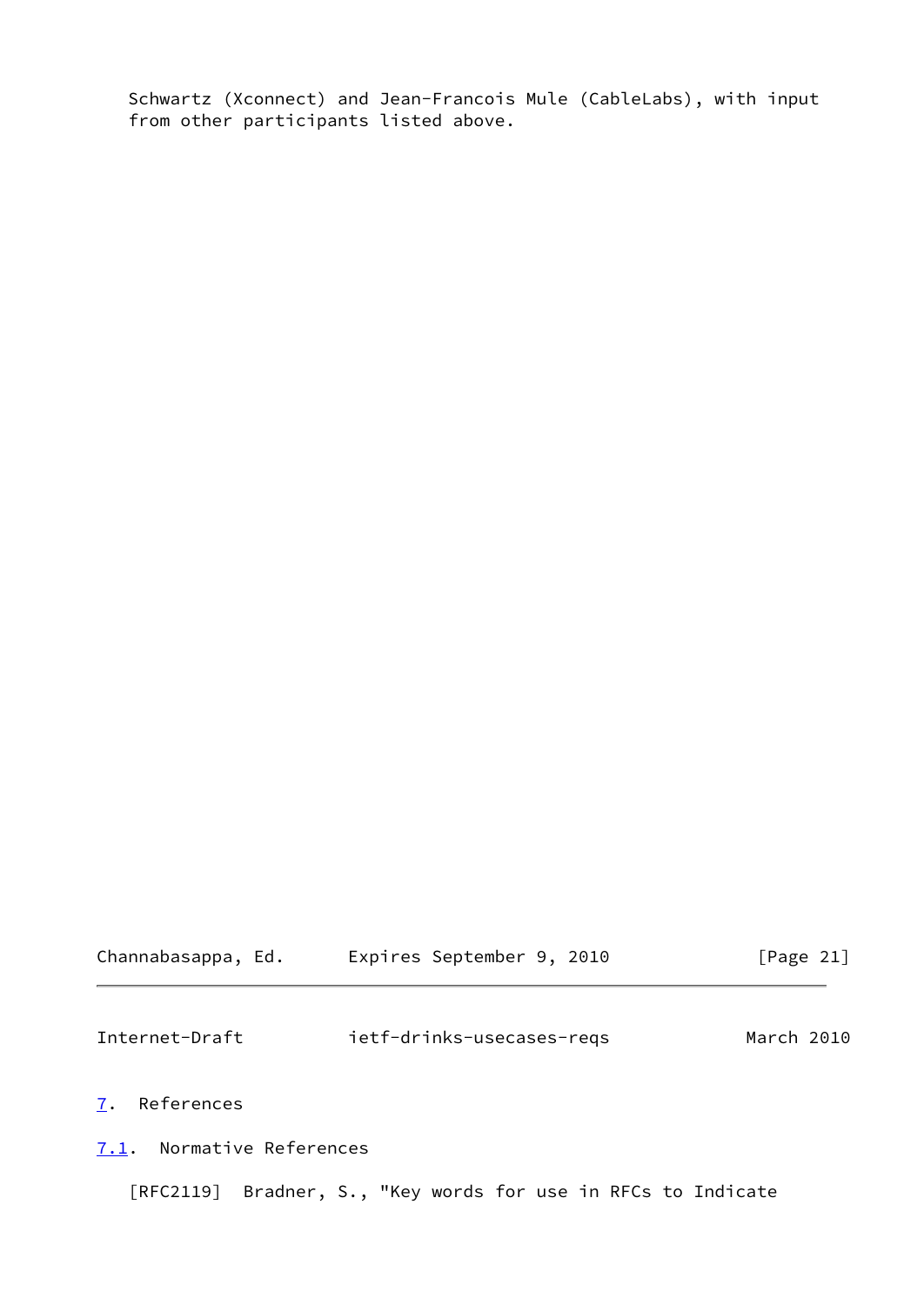Requirement Levels", [BCP 14](https://datatracker.ietf.org/doc/pdf/bcp14), [RFC 2119](https://datatracker.ietf.org/doc/pdf/rfc2119), March 1997.

- <span id="page-24-0"></span>[7.2](#page-24-0). Informative References
	- [RFC3261] Rosenberg, J., Schulzrinne, H., Camarillo, G., Johnston, A., Peterson, J., Sparks, R., Handley, M., and E. Schooler, "SIP: Session Initiation Protocol", [RFC 3261](https://datatracker.ietf.org/doc/pdf/rfc3261), June 2002.
	- [RFC3263] Rosenberg, J. and H. Schulzrinne, "Session Initiation Protocol (SIP): Locating SIP Servers", [RFC 3263](https://datatracker.ietf.org/doc/pdf/rfc3263), June 2002.
	- [RFC5486] Malas, D. and D. Meyer, "Session Peering for Multimedia Interconnect (SPEERMINT) Terminology", [RFC 5486](https://datatracker.ietf.org/doc/pdf/rfc5486), March 2009.

Channabasappa, Ed. Expires September 9, 2010 [Page 22]

<span id="page-24-1"></span>